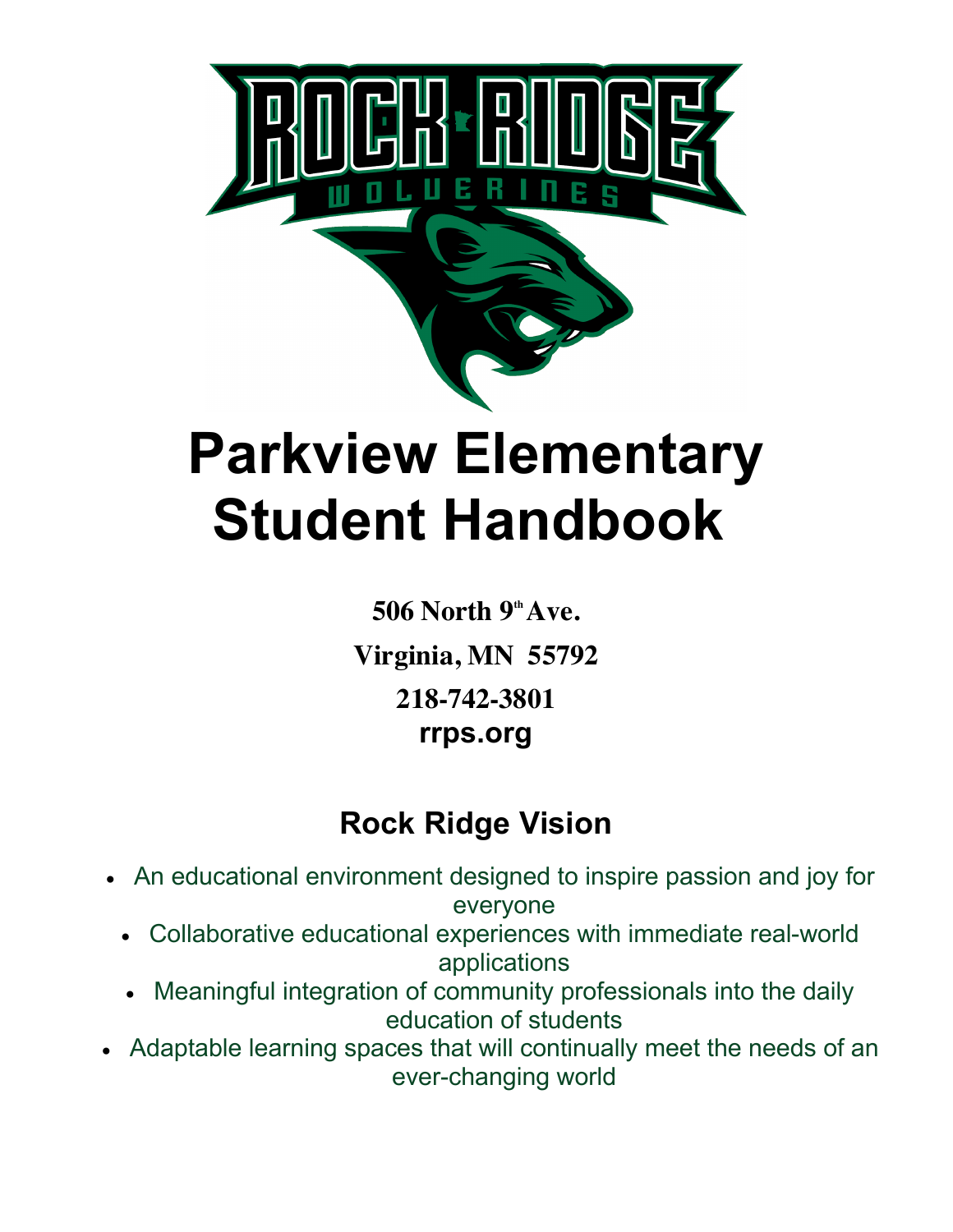## **Table of Contents**

| SEXUAL, RELIGIOUS, RACIAL HARASSMENT & VIOLENCE POLICY - Board Policy # 413 21 |  |
|--------------------------------------------------------------------------------|--|
| STUDENTS TECHNOLOGY RESOURCES & INTERNET POLICY - Board Policy # 524  22       |  |
|                                                                                |  |
|                                                                                |  |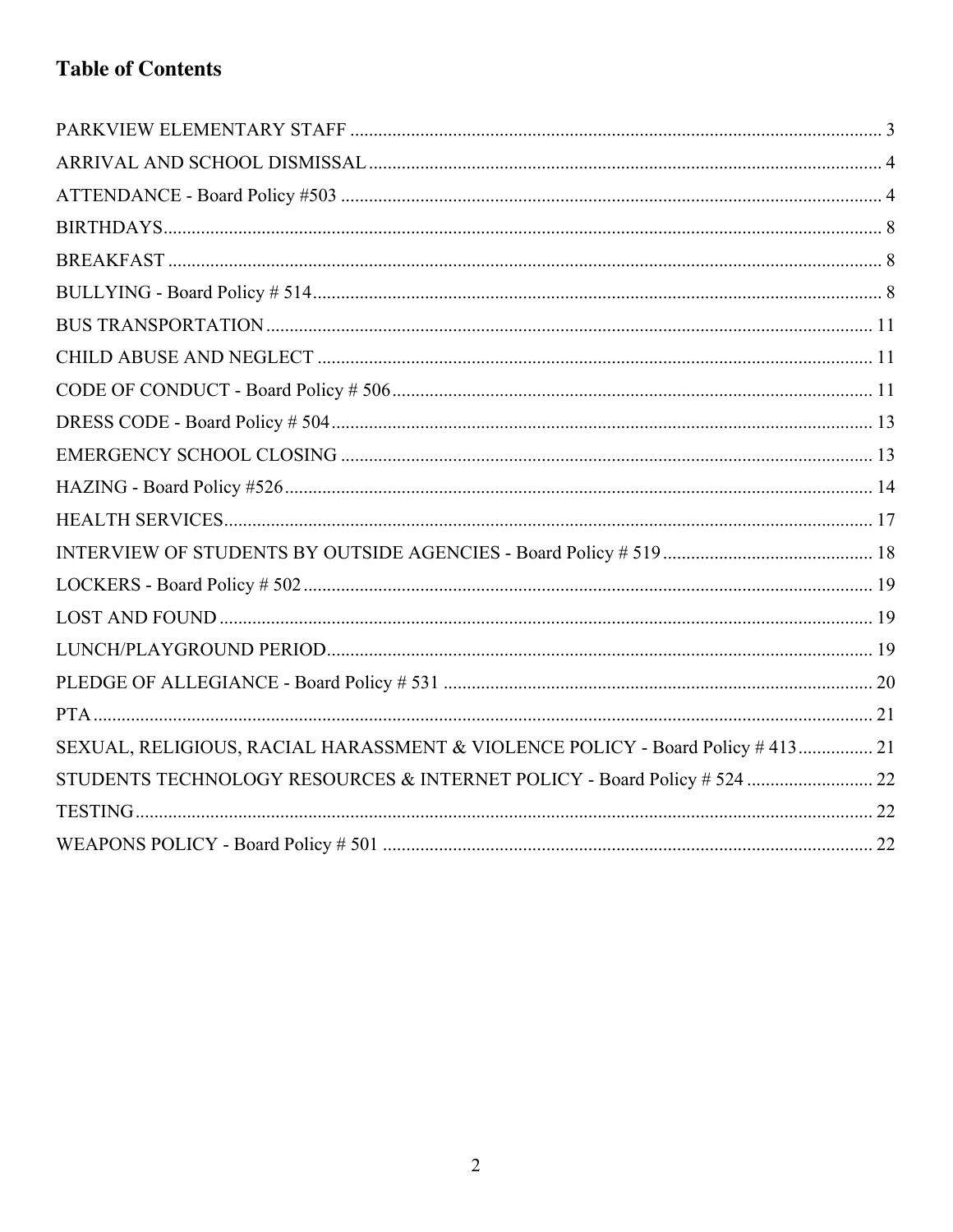## **PARKVIEW ELEMENTARY STAFF**

| <b>NAME</b>                        | JOB                      | <b>EMAIL ADDRESS</b>                           | EXT. | <b>Room</b> |
|------------------------------------|--------------------------|------------------------------------------------|------|-------------|
| Stefanich, Sheena                  | Principal                | sheena.stefanich@rrps.org                      | 4302 | Office      |
| Lambert, Amanda                    | Secretary                | amanda.lambert@rrps.org                        | 4301 | Office      |
| Christenson, Kimmy                 | Secretary                | kimmy.christenson@rrps.org                     | 4305 | Office      |
| Frazee, Pam                        | <b>Nurse</b>             | pamfrazee@rrps.org                             | 4321 | Nurse       |
| Davidson-Teff, Hannah              | Kindergarten             | hannah.davidsonteff@rrps.org                   | 4165 | 165         |
| Orso, Kati                         | Kindergarten             | kati.orso@rrps.org                             | 4164 | 164         |
| Peterson, Carolyn                  | Kindergarten             | carolyn.peterson@rrps.org                      | 4162 | 162         |
| Seppala, Kathy                     | Kindergarten             | kathy.seppala@rrps.org                         | 4167 | 167         |
| Streier, Matraca                   | Kindergarten             | matraca.streier@rrps.org                       | 4168 | 168         |
| Zeidler, Emily                     | Kindergarten             | emily.zeidler@rrps.org                         | 4170 | 170         |
| Cochems, Kayla                     | <b>First Grade</b>       | kayla.cochems@rrps.org                         | 4131 | 131         |
| Davidson, Deron                    | <b>First Grade</b>       | deron.davidson@rrps.org                        | 4132 | 132         |
| Tieberg, Ann                       | <b>First Grade</b>       | ann.tieberg@rrps.org                           | 4133 | 133         |
| Voss, Kelli                        | <b>First Grade</b>       | kelli.voss@rrps.org                            | 4130 | 130         |
| $\overline{\text{West}}$ in, Caley | <b>First Grade</b>       | caley.westin@rrps.org                          | 4136 | 136         |
| Nichols, Annie                     | <b>Second Grade</b>      | annie.marcella@rrps.org                        | 4207 | 207         |
| Reid, Nichole                      | Second Grade             | nichole.reid@rrps.org                          | 4206 | 206         |
| Schroeder, Meggie                  | Second Grade             | meggie.schroeder@rrps.org                      | 4201 | 201         |
| Sporich, Nina                      | <b>Second Grade</b>      | nina.sporich@rrps.org                          | 4202 | 202         |
| Warren, Cullen                     | <b>Second Grade</b>      | cullen.warren@rrps.org                         | 4204 | 204         |
| Spelts, Beth                       | Interventionist          | beth.spelts@rrps.org                           | 4125 | 125         |
| Tyminski, Anita                    | Interventionist          | anita.tyminski@rrps.org                        | 4126 | 126         |
| Anderson, Gina                     | <b>Special Education</b> | gina.anderson@rrps.org                         | 4123 | 123         |
| Schiller, Aubree                   | <b>Special Education</b> | aubree.schiller@rrps.org                       | 4150 | 113         |
| Scuffy, Crystal                    | Special Education        | crystal.scuffy@rrps.org                        | 4121 | 121         |
| Kennedy, Kelly                     | Counselor                | kelly.kennedy@rrps.org                         | 1945 | 124         |
| Hautamaki, Jenna                   | Speech                   | jenna.hautamaki@rrps.org                       | 4119 | 119         |
| Cornell, Tracy                     | <b>ADAPT</b>             |                                                | 4122 | 122         |
| Meissner, Deb                      | <b>ESL</b>               | deb.meissner@rrps.org                          | 4117 | 117         |
| Kure, Althea                       | Art                      | althea.kure@rrps.org                           | 4149 | 149         |
| Aune, Stacy L                      | <b>STEAM</b>             | stacyl.aune@rrps.org                           | 4171 | 171         |
| Sandstede, Julie                   | Music                    | julie.sandstede@rrps.org                       | 4140 | 140         |
| Sellman, Samantha                  | Technology               | sam.sellman@rrps.org                           | 4142 | 142         |
| Casareto, Dominic                  | Physical Education       | dominic.casareto@rrps.org                      | 4110 | 110         |
| Skoglund, Taylor                   | Physical Education       | taylor.skoglund@rrps.org                       | 4110 | 110         |
| Corey, Shelby                      | <b>ECSE</b>              | scorey@northlandsped.org                       | 4118 | 118         |
| Evans, Kayla                       | <b>ECSE</b>              | kevans@northlandsped.org                       | 4118 | 118         |
| McFaul, Laura                      | <b>ECSE</b>              | $\overline{\text{Imc}}$ faul@northlandsped.org | 4118 | 118         |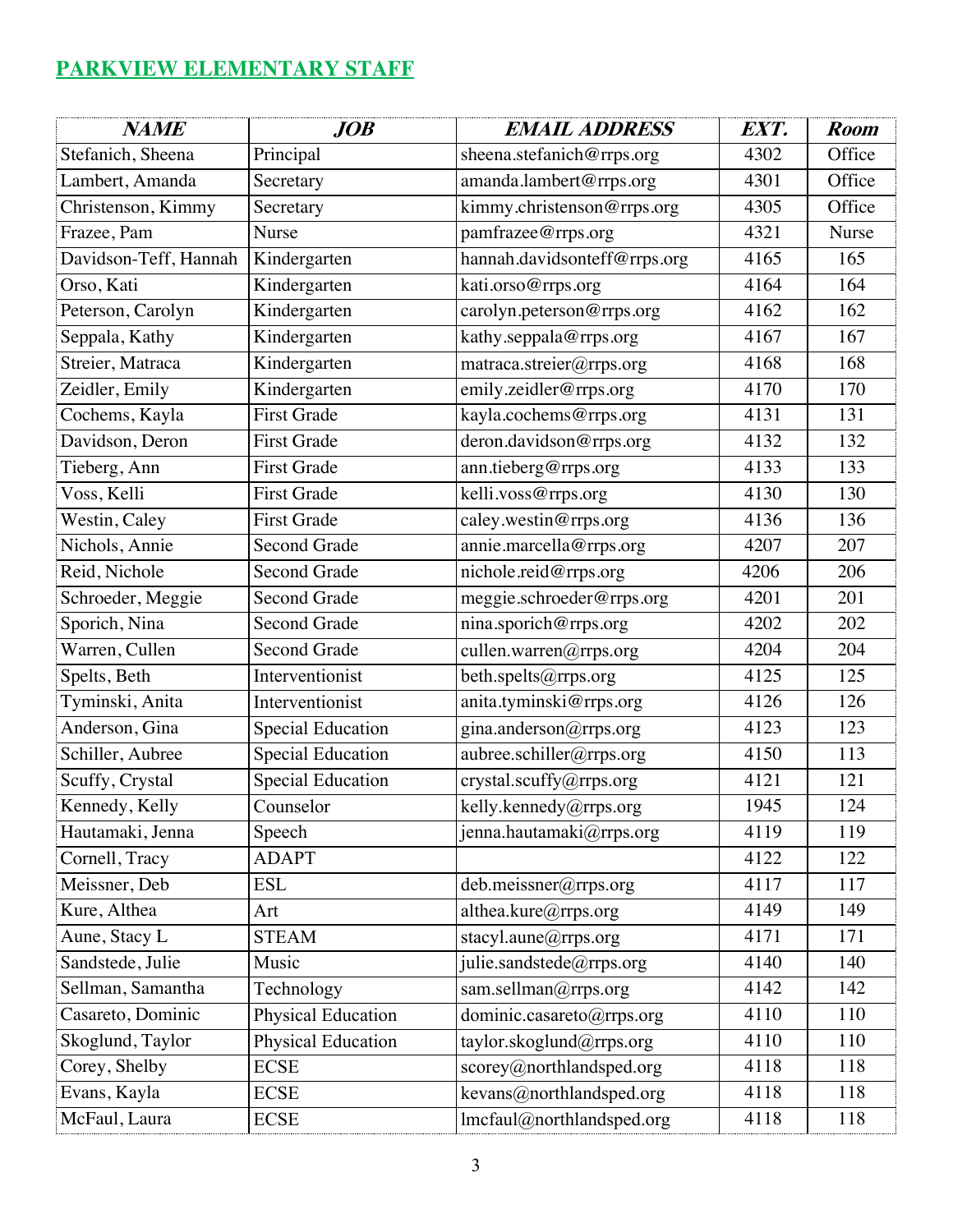| Kush-Jeffery, Shanon | Early Childhood         | shanon.kush@rrps.org       | 4305 | 105 |
|----------------------|-------------------------|----------------------------|------|-----|
|                      | Coordinator             |                            |      |     |
| Checco, Jaime        | Early Childhood         | jaime.checco@rrps.org      | 4180 | 180 |
| Kemen, Kathy         | Early Childhood         | kathy.kemen@rrps.org       | 4176 | 176 |
| Koski, Dawn          | Early Childhood         | dawn.koski@rrps.org        | 4174 | 174 |
| Lindeman, Julie      | Early Chidlhood         | julie.lindeman@rrps.org    | 4173 | 173 |
| Schroeder, Alicia    | Curriculum/AVID         | alicia.schroeder@rrps.org  | 1236 | 236 |
|                      | <b>Indian Education</b> |                            | 4115 | 115 |
| Knife Chief, Teresa  | Indian Education        | teresa.knifechief@rrps.org | 1949 | 115 |
| Kramer, Darren       | Tech Integration        | darren.kramer@rrps.org     | 1984 | 143 |
|                      |                         |                            |      |     |

## **ARRIVAL AND SCHOOL DISMISSAL**

All Parkview Elementary students are expected to attend school daily and to report to class on time. The Parkview Elementary is staffed from 7:45 a.m. until 3:45 p.m. The playground is staffed starting at 7:30 a.m. Students enter the building at 8:05 a.m. each morning (except on very cold or rainy days when students enter the building as soon as they arrive), and classes begin at 8:05 a.m. Students dismiss at 2:45 p.m. and at 1:45 on all Wednesdays.

Your kids are important to us. Please communicate with your child, before they come to school, about where they are supposed to go after school. We seem to have an increase of students unsure of what they are supposed to do after school or where they are supposed to go, and we do not have a note that tells us anything different from their normal route home. If your after-school plans change, please send a note to school with your child so the teacher can get your child to the proper place. If you must call the school to change your after-school plans, please call before 1:30 and be sure that you talk to someone in person. Do not leave a message and expect that it will be heard before 1:45/2:45 p.m. If there is no answer, please call back after a few minutes and speak with the secretary.

The safety and security of your children are of the utmost concern for us and we want to make sure we deliver them back to you every night. Changes in plans, or not knowing plans, makes this very difficult for us.

#### **If your change in plans is immediate, do not leave a message, talk to a person directly.**

## **ATTENDANCE - Board Policy #503**

ISD 2909 is committed to maximizing instructional time. Students present in class are proven to have higher student achievement and dedication to personal growth. We are continuously striving to improve the academic success and social/emotional learning of our students; school attendance and punctuality are foundational pieces of the process. We ask students, parents, and guardians to partner with us in proactively making attendance a priority every day. These procedures recognize that class attendance is a joint responsibility to be shared by the student, parent or guardian, teacher and administrators. These practices will assist students in attending class.

Minnesota State Law: (a) Every child between seven and 17 years of age must receive instruction unless the child has graduated. Every child under the age of seven who is enrolled in a half-day kindergarten program shall receive instruction except as provided in subdivision 6, a parent may withdraw a child under the age of seven from enrollment at any time. (b) A school district by annual board action may require children subject to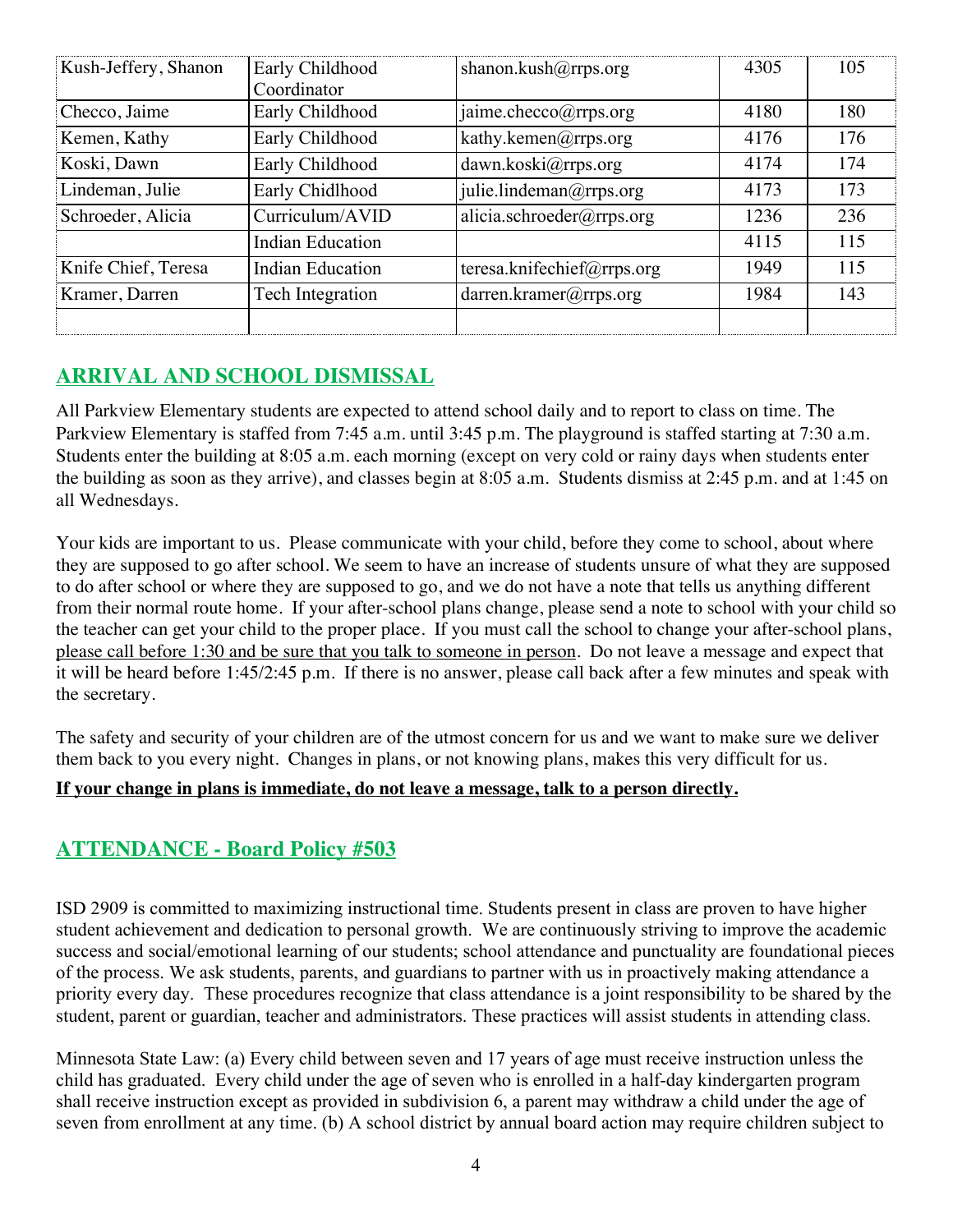this subdivision to receive instruction in summer school. A district that acts to require children to receive instruction in summer school shall establish at the time of its action the criteria for determining which children must receive instruction. (c) A pupil 16 years of age or older who meets the criteria of MN 1234D.68, subdivision 2, may be assigned to an area learning center. Such assignment may be made only after consultation with the principal, area learning center director, and parent or guardian.

#### **ABSENCES**

If your child will be absent from school for any reason, please call the Parkview Elementary Attendance Line at 218-742-3800. Attendance is taken every school day by 9:00 AM. If your child is absent and we haven't received notice from a parent/guardian, a phone call home will be made. When you are calling the attendance line, please leave the following information:

- Child's Name
- Grade
- Teacher's Name
- Reason for absence
- Length of absence (if known)

#### **Student's Responsibility**

It is the student's right to be in school. It is also the student's responsibility to attend all assigned classes every day that school is in session. Students are required to make up all assignments or to complete alternative assignments for all absences as deemed appropriate by the classroom teacher.

#### **Parent or Guardian's Responsibility**

It is the responsibility of the student's parent or guardian to ensure the student is attending school, to inform the school in the event of a student absence, and to work cooperatively with the school and the student to solve any attendance problems that may arise.

#### **Teacher's/Supervisor's Responsibility**

It is the teacher's/supervisor's responsibility to take daily attendance and to maintain accurate attendance records in each assigned class. It is also the teacher's/supervisor's responsibility to provide any student who has been absent with any missed assignments upon request. Finally, it is the teacher's/supervisor's responsibility to work cooperatively with the student's parent or guardian and the student to solve any attendance problems that may arise.

#### **Administrator's Responsibility**

It is the administrator's responsibility to require students to attend all assigned classes.

#### **EXPECTATIONS**

Rock Ridge district policy states that students are allowed a maximum of 10 absences per semester course. Absences that are considered exempt in the following chart do not count within the 10 allowable absences. Other days missed, including illnesses not verified by a medical practitioner will count towards a student's maximum number of allowable absences. Under no condition shall a student leave the school without permission from the nurse or office administration. If a student leaves without permission, he/she will be considered truant. Once permission has been granted, the student must sign out in the office. While the teacher/school should remind families of excessive absenteeism, it is the responsibility of the parent/guardian to be responsible for tracking their child's absences by checking the student information system or asking the office for support.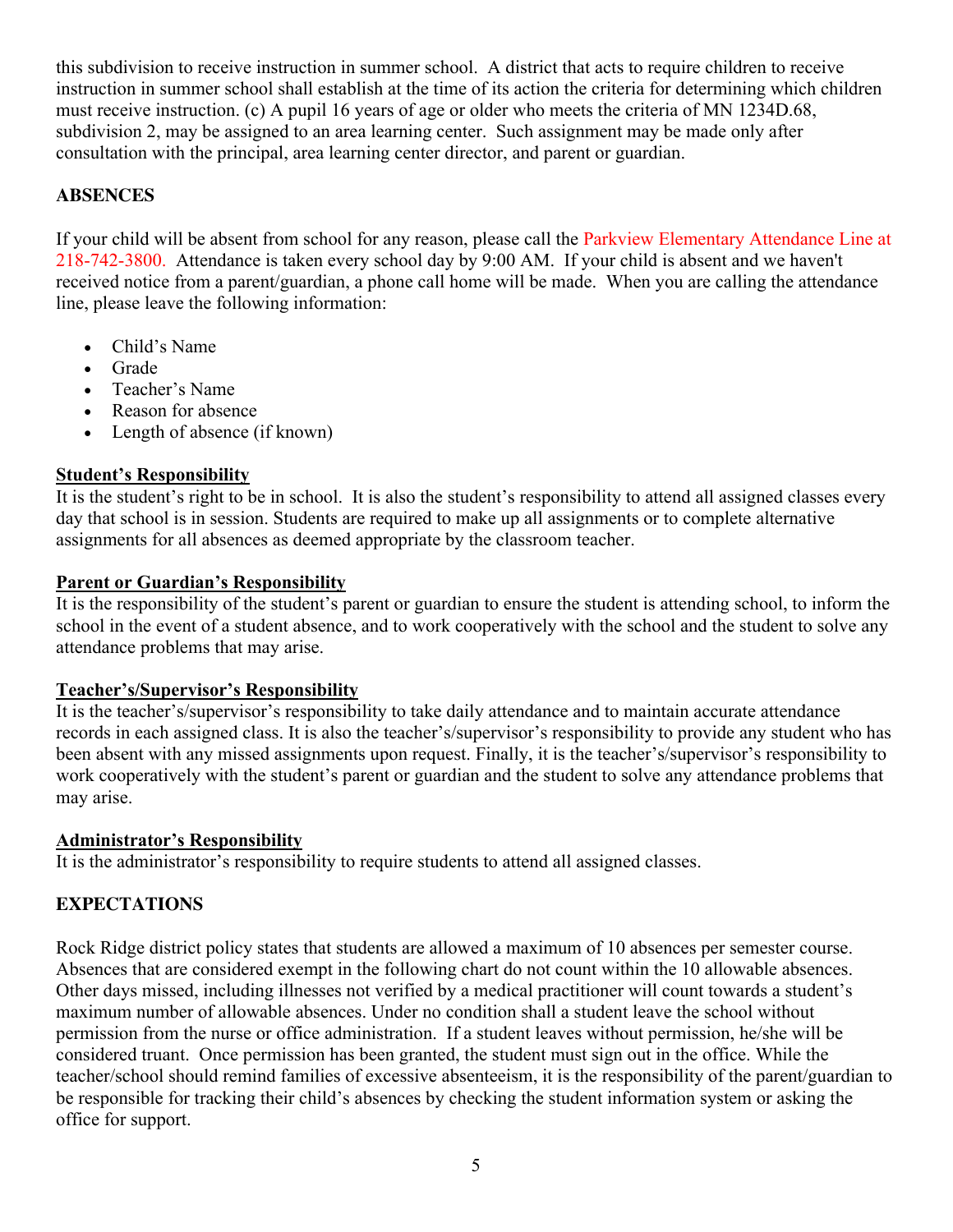| <b>EXEMPT Absences</b>              | <b>EXCUSED Absences</b>              | <b>UNEXCUSED Absences</b>                           |
|-------------------------------------|--------------------------------------|-----------------------------------------------------|
| Do Not Count Towards 10             | <b>Count Towards 10</b>              | <b>Count Towards 10</b>                             |
| <b>Documented Medical</b>           | <b>Undocumented Medical</b>          | <b>Uncleared Absences</b>                           |
| Code M for Medical                  | Code AE for Absence Excuse           | Code AU for Absence                                 |
| - Appointments w/ Medical           | - Illness                            |                                                     |
| Note                                | - Injury                             | Any absence that is not<br>$\overline{\phantom{a}}$ |
| - Illness & Injuries w/ Medical     | - Appointments w/out                 | cleared by a                                        |
| Note                                | Documentation                        | parent/guardian within                              |
| - School Nurse                      | - Serious Illness of Family          | 24 hours                                            |
| Recommendation                      |                                      |                                                     |
|                                     | <b>Physical Emergencies</b>          | Truancy/Educational Neglect                         |
|                                     | Code AE for Absence Excuses          | Code TR for                                         |
| <b>School Related Activities</b>    | - Fire or Similar Disturbance        | Truancy/Educational Neglect                         |
| Code S for School Excused           | - Weather Related                    |                                                     |
| - School Related Assessment         |                                      | Any absence in which a<br>$\overline{\phantom{a}}$  |
| - Sport/Activity Participation      |                                      | student leaves the                                  |
| - College Visits w/                 | <b>Funerals</b>                      | building without                                    |
| Documentation                       | Code AE for Absence Excuses          | parent/guardian                                     |
| - Career Visits                     | - Non-Immediate Family               | notification                                        |
| w/Documentation                     |                                      |                                                     |
|                                     |                                      | Any absence in which a<br>$\qquad \qquad -$         |
|                                     | <b>Family Leave/Vacations</b>        | student is not in the                               |
| <b>Administrative Referral</b>      | Code AE for Absence Excuses          | assigned location                                   |
| Code I for I                        | Please make every effort to          | without prior notification                          |
| In School Suspension                | communicate with your                |                                                     |
| Code O for OSS                      | teacher prior to your absence        |                                                     |
| Out of School Suspension            |                                      | Once a student has reached                          |
|                                     |                                      | 10 cumulative                                       |
|                                     | <b>Non-School Related Activities</b> | excused/unexcused absences                          |
| <b>Discretion of Administration</b> | Code AE for Absence Excuses          | in a semester, all future                           |
| Code X for Exempt                   | <b>Community Activities</b>          | absences will be coded as                           |
| - Prior Approval Required           |                                      | unexcused unless it is                              |
| - Community Service                 | <b>Unforeseen Circumstances</b>      | considered exempt.                                  |
| - Funerals of Immediate             | Code AE for Absence Excuses          |                                                     |
| Family                              | - Oversleeping                       |                                                     |
| - Documented Legal Concerns         | - Transportation Trouble             |                                                     |
| - Religious/Cultural                |                                      |                                                     |
| Observance                          | Once a student has reached 10        |                                                     |
|                                     | cumulative excused/unexcused         |                                                     |
|                                     | absences in a semester, all future   |                                                     |
|                                     | absences will be coded as            |                                                     |
|                                     | unexcused unless it is considered    |                                                     |
|                                     | exempt.                              |                                                     |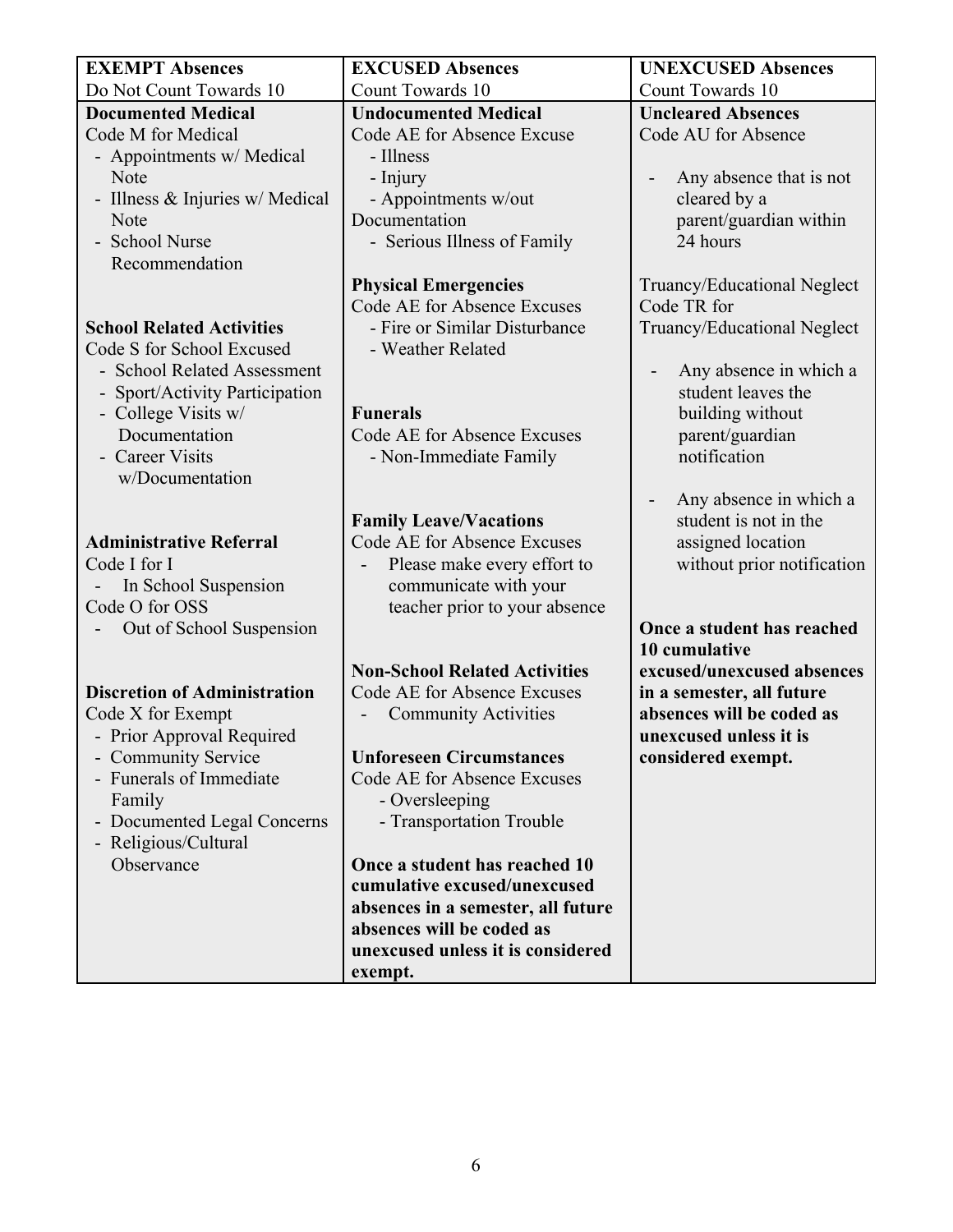#### **OVER TEN CUMULATIVE ABSENCES**

The purpose of attendance interventions are to reengage students with the school community. We recognize the students and families may be struggling with a variety of concerns and we recognize the need to work together to reengage students with the positive supports a school community can offer. Research shows that students connected to school are less likely to miss classes and more likely to graduate on time.

Students in grades K-8 with 10 or more absences will be enrolled in our Check & Connect mentoring program and/or referred to county truancy or educational neglect resources.

#### **NOTIFICATIONS**

#### **Daily**

Daily notifications will be sent via electronic systems for all absences not cleared by a parent/guardian.

#### **Continuing Truant (3 Unexcused Absences)**

Minn. Stat. § 260A.02 provides that a continuing truant is a student who is subject to the compulsory instruction requirements of Minn. Stat. § 120A.22 and is absent from instruction in a school, as defined in Minn. Stat. § 120A.05, without valid excuse (unexcused absence) within a single school year for:

1. Three days if the child is in elementary school

When a student is initially classified as a continuing truant, Minn. Stat. § 260A.03 provides that the school attendance officer or other designated school official shall notify the student's parent or legal guardians.

- 1. That the child is truant;
- 2. That the parent or guardian should notify the school if there is a valid excuse for the child's absences;
- 3. That the parent or guardian is obligated to compel the attendance of the child at school pursuant to Minn. Stat. § 120A.22 and parents or guardians who fail to meet this obligation may be subject to prosecution under Minn. Stat. § 120A.34;
- 4. That this notification serves as the notification required by Minn. Stat. § 120A.34;
- 5. That alternative educational programs and services may be available in the district;
- 6. That the parent or guardian has the right to meet with appropriate school personnel to discuss solutions to the child's truancy;
- 7. That if the child continues to be truant, the parent and child may be subject to juvenile court proceedings under Minn. Stat. Ch. 260;
- 8. That if the child is subject to juvenile court proceedings, the child may be subject to suspension, restriction, or delay of the child's driving privilege pursuant to Minn. Stat. § 260C.201.

#### **Habitual Truant (7 Unexcused Absences)**

A habitual truant is a child under the age of 17 years who is absent from attendance at school without lawful excuse for seven school days if the child is in elementary school or for one or more class periods on seven school days if the child is in middle school, junior high school, or high school, or a child who is 17 years of age who is absent from attendance at school without lawful excuse for one or more class periods on seven school days and who has not lawfully withdrawn from school.

A principal shall refer a habitual truant child and the child's parent or legal guardian to appropriate services and procedures, under Minn. Stat. Ch. 260A.

Once a student has reached 7 excused or unexcused absences, a formal notification will be provided to the student and his/her guardian. This notification will be generated only one time per semester regardless of additional absences. A student who has missed 7 or more days will result in a parent/guardian conference with administration to discuss absenteeism and possible interventions.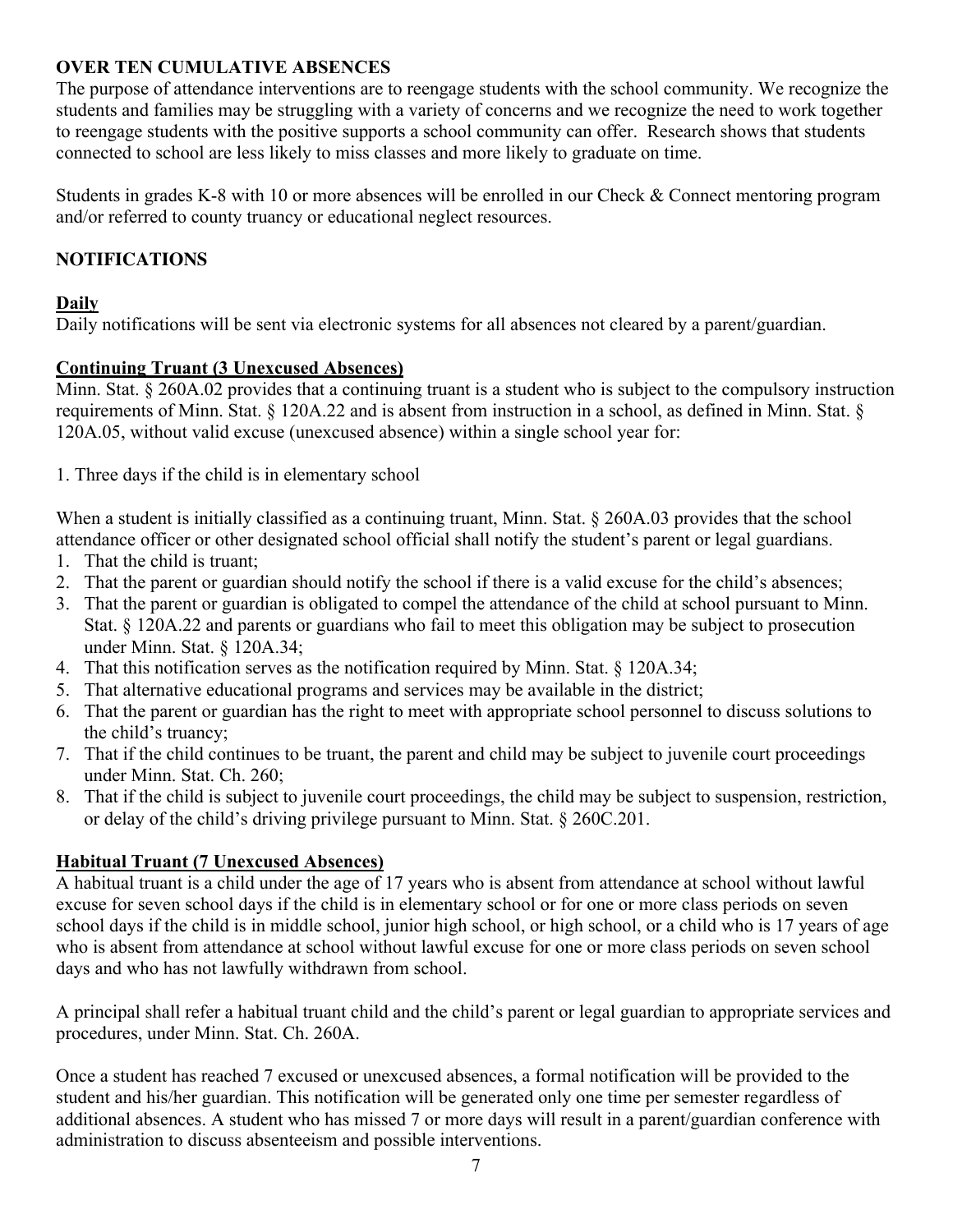## **BIRTHDAYS**

Please let the teacher know if you would like to send treats to class to celebrate your child's birthday. **All treats must be commercially made, as home-baked items cannot be given to students due to state health regulations**. We request that you send any party invitations to students through the mail instead of passing them out at school. It is easy for feelings to be hurt unintentionally when invitations are distributed at school.

#### **BREAKFAST**

The school cafeteria will be offering a daily breakfast program for those students who would like to participate from 7:45-8:15 a.m. Students wishing to eat a school breakfast should go directly to the cafeteria upon arrival to Parkview in order to **finish eating by 8:15 a.m**. When students are finished, they are expected to empty their tray and go directly outside for morning recess or to their classroom depending on the time. Students are not to remain in the cafeteria to socialize.

#### **BULLYING - Board Policy # 514**

#### I. **GENERAL STATEMENT OF POLICY**

- A. An act of bullying, by either an individual student or a group of students, is expressly prohibited on school district property or at school-related functions. This policy applies not only to students who directly engage in an act of bullying but also to students who, by their indirect behavior, condone or support another student's act of bullying. This policy also applies to any student whose conduct at any time or in any place constitutes bullying that interferes with or obstructs the mission or operations of the school district or the safety or welfare of the student, other students, or employees.
- B. No teacher, administrator, volunteer, contractor, or other employee of the school district shall permit, condone, or tolerate bullying.
- C. Apparent permission or consent by a student being bullied does not lessen the prohibitions contained in this policy.
- D. Retaliation against a victim, good faith reporter, or a witness of bullying is prohibited.
- E. False accusations or reports of bullying against another student are prohibited.
- F. A person who engages in an act of bullying, reprisal, or false reporting of bullying, permits, condones, or tolerates bullying shall be subject to discipline for that act in accordance with school district's policies and procedures. The school district may take into account the following factors:
	- 1. The developmental and maturity levels of the parties involved;
	- 2. The levels of harm, surrounding circumstances, and nature of the behavior;
	- 3. Past incidences or past or continuing patterns of behavior;
	- 4. The relationship between the parties involved;
	- 5. The context in which the alleged incidents occurred.

Consequences for students who commit prohibited acts of bullying may range from positive behavioral interventions up to and including suspension and/or expulsion. Consequences for employees who permit, condone, or tolerate bullying or engage in an act of reprisal or intentional false reporting of bullying may result in disciplinary action. Consequences for other individuals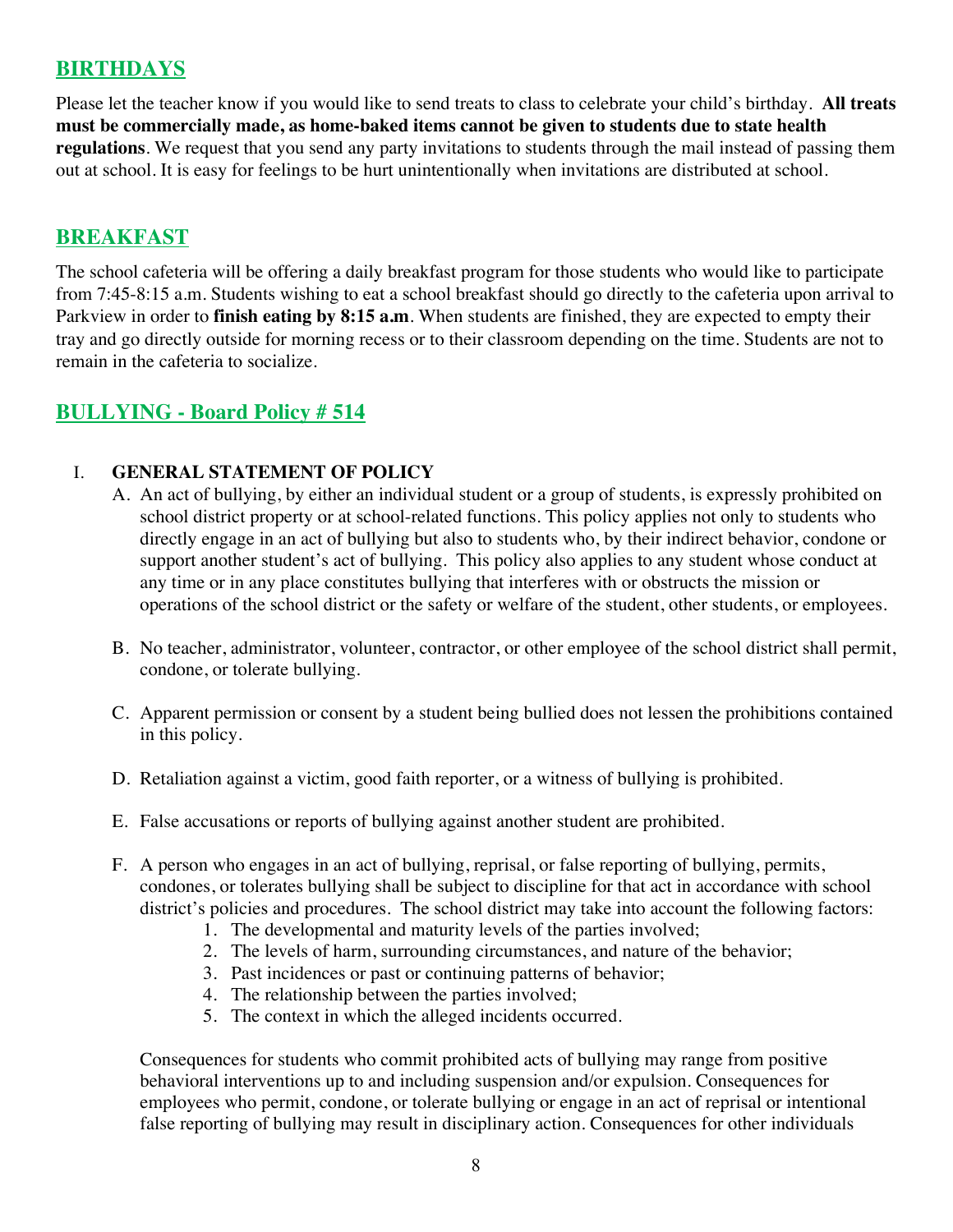engaging in prohibited acts of bullying may include, but not be limited to, exclusion from school district property and events and/or termination of services and/or contracts.

G. The school district will act to investigate all complaints of bullying and will discipline or take appropriate action against any student, teacher, administrator, volunteer, contractor, or other employee of the school district who is found to have violated this policy.

#### **II. DEFINITIONS**

For purposes of this policy, the definitions included in this section apply.

- A. "Bullying" means intimidating, threatening, abusive, or harming conduct that is objectively offensive and:
	- 1. an actual or perceived imbalance of power exists between the student engaging in the prohibited conduct and the target of the prohibited conduct, and the conduct is repeated or forms a pattern; or
	- 2. materially and substantially interferes with a student's educational opportunities or performance or ability to participate in school functions or activities or receive school benefits, services, or privileges.

The term, "bullying," specifically includes cyber bullying as defined in this policy.

- B. "Cyber bullying" means bullying using technology or other electronic communication, including, but not limited to, a transfer of a sign, signal, writing, image, sound, or data, including a post on a social network Internet website or forum, transmitted through a computer, cell phone, or other electronic device. The term applies to prohibited conduct which occurs on school premises, on school district property, at school functions or activities, on school transportation, or on school computers, networks, forums, and mailing lists, or off school premises to the extent that it substantially and materially disrupts student learning or the school environment.
- C. "Immediately" means as soon as possible but in no event longer than 24 hours.
- D. "Intimidating, threatening, abusive, or harming conduct" means, but is not limited to, conduct that does the following:
	- 1. Causes physical harm to a student or a student's property or causes a student to be in reasonable fear of harm to person or property;
	- 2. Under Minnesota common law, violates a student's reasonable expectation of privacy, defames a student, or constitutes intentional infliction of emotional distress against a student; or
	- 3. Is directed at any student or students, including those based on a person's actual or perceived race, ethnicity, color, creed, religion, national origin, immigration status, sex, marital status, familial status, socioeconomic status, physical appearance, sexual orientation including gender identity and expression, academic status related to student performance, disability, or status with regard to public assistance, age, or any additional characteristic defined in the Minnesota Human Rights Act (MHRA). However, prohibited conduct need not be based on any particular characteristic defined in this paragraph or the MHRA.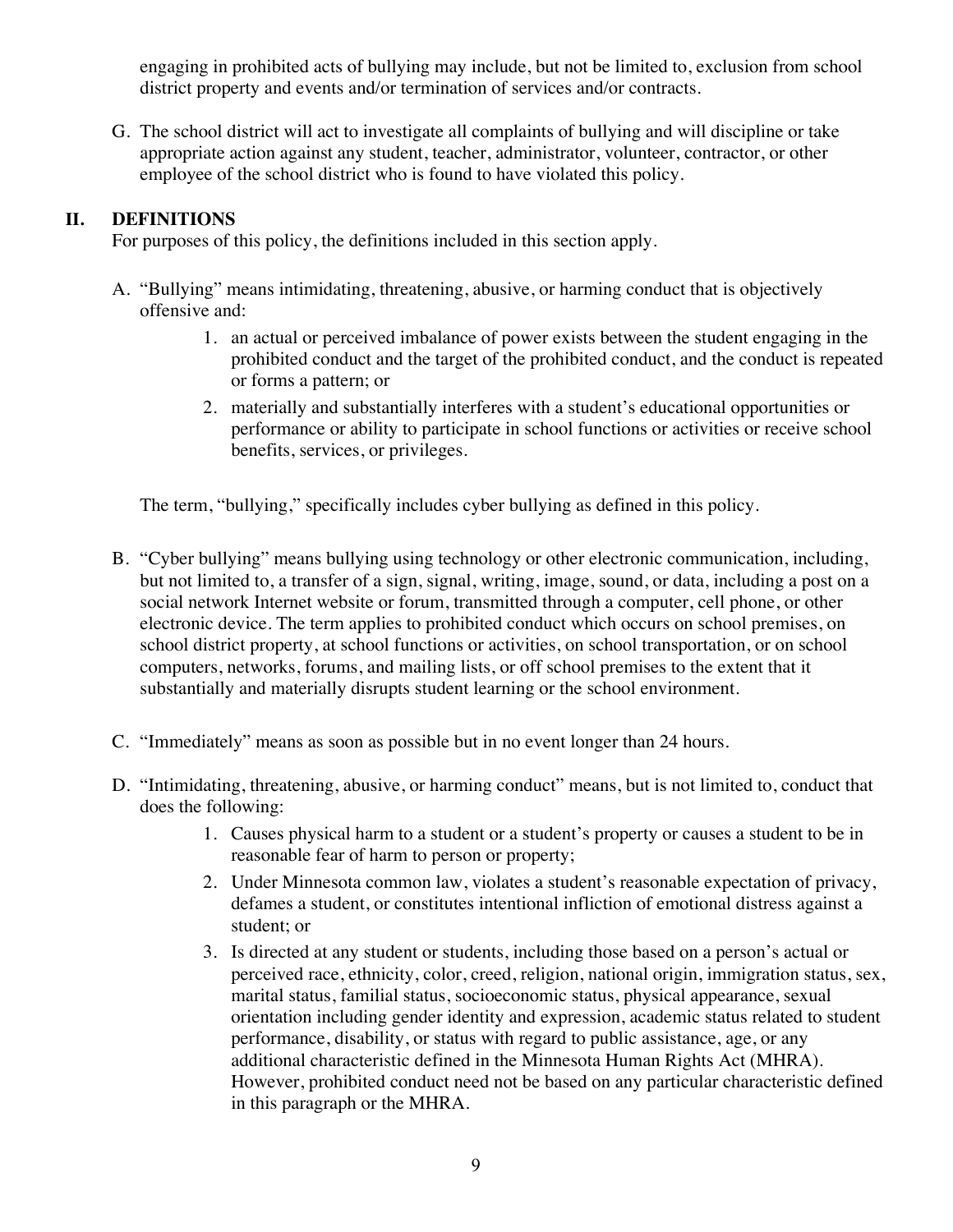#### **III. REPORTING PROCEDURE**

- A. Any person who believes he or she has been the target or victim of bullying or any person with knowledge or belief of conduct that may constitute bullying or prohibited conduct under this policy shall report the alleged acts immediately to an appropriate school district official designated by this policy. A person may report bullying anonymously. However, the school district may not rely solely on an anonymous report to determine discipline or other remedial responses.
- B. The school district encourages the reporting party or complainant to use the report form available from the principal or building supervisor of each building or available in the school district office, but oral reports shall be considered complaints as well.
- C. The building principal, the principal's designee, or the building supervisor (hereinafter the "building report taker") is the person responsible for receiving reports of bullying or other prohibited conduct at the building level. Any person may report bullying or other prohibited conduct directly to a school district human rights officer or the superintendent. If the complaint involves the building report taker, the complaint shall be made or filed directly with the superintendent or the school district human rights officer by the reporting party or complainant.

#### **IV. SCHOOL DISTRICT ACTION**

- A. Within three days of the receipt of a complaint or report of bullying or other prohibited conduct, the school district shall undertake or authorize an investigation by the building report taker, or a third party designated by the school district.
- B. The building report taker or other appropriate school district officials may take immediate steps, at their discretion, to protect the target or victim of the bullying or other prohibited conduct, the complainant, the reporter, and students, or others, pending completion of an investigation of the bullying or other prohibited conduct, consistent with applicable law.
- C. The alleged perpetrator of the bullying or other prohibited conduct shall be allowed the opportunity to present a defense during the investigation or prior to the imposition of discipline or other remedial responses.
- D. Upon completion of an investigation that determines that bullying or other prohibited conduct has occurred, the school district will take appropriate action. Such action may include, but is not limited to, warning, suspension, exclusion, expulsion, transfer, remediation, termination, or discharge. Disciplinary consequences will be sufficiently severe to try to deter violations and to appropriately discipline prohibited conduct. Remedial responses to the bullying or other prohibited conduct shall be tailored to the particular incident and nature of the conduct and shall take into account the factors specified in Section II.F. of this policy.
- E. The school district is not authorized to disclose to a victim private educational or personnel data regarding an alleged perpetrator who is a student or employee of the school district. School officials will notify the parent(s) or guardian(s) of students who are targets of bullying or other prohibited conduct and the parent(s) or guardian(s) of alleged perpetrators of bullying or other prohibited conduct who have been involved in a reported and confirmed bullying incident of the remedial or disciplinary action taken, to the extent permitted by law.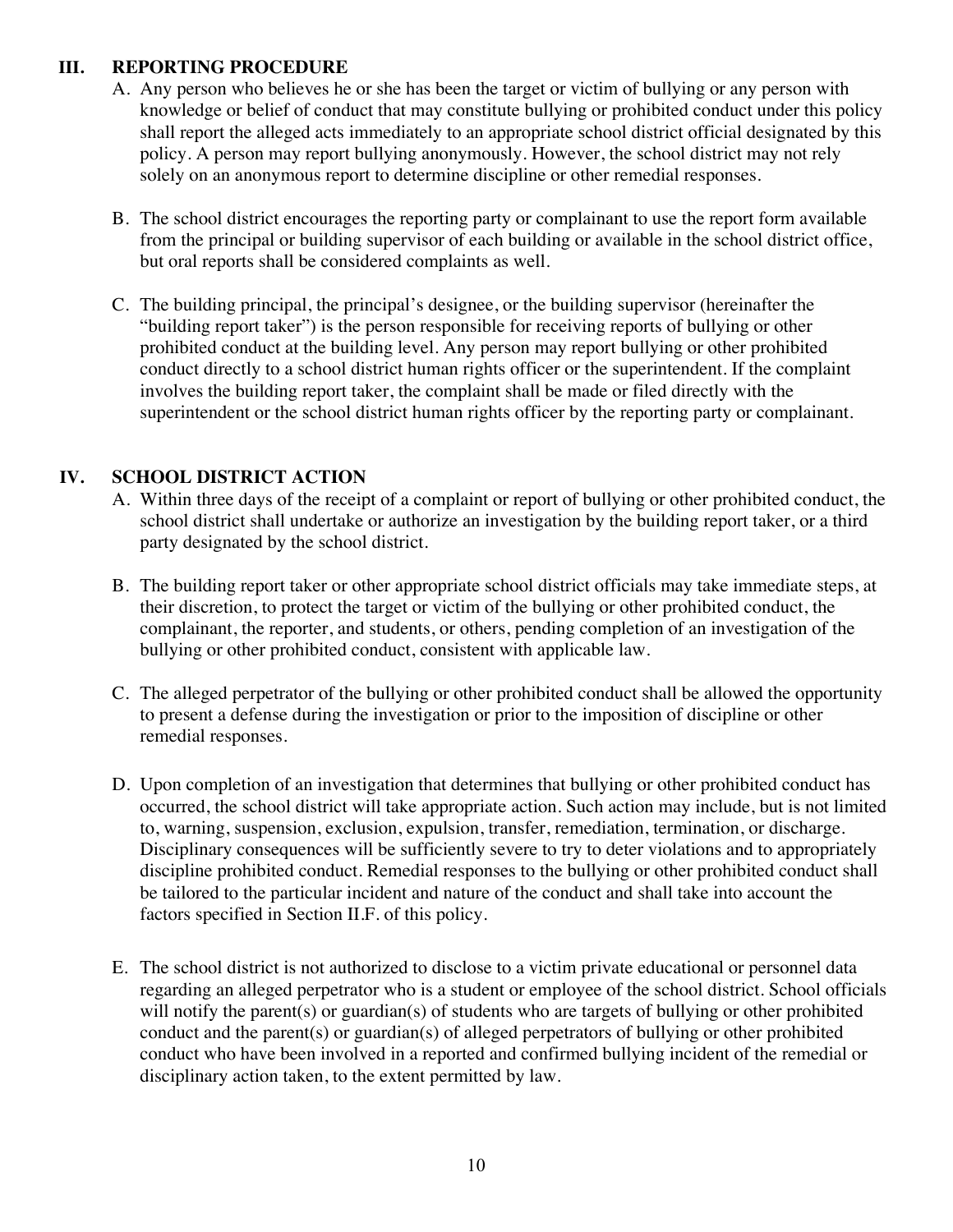#### **V. RETALIATION OR REPRISAL**

The school district will discipline or take appropriate action against any student, teacher, administrator, volunteer, contractor, or other employee of the school district who commits an act of reprisal or who retaliates against any person who asserts, alleges, or makes a good faith report of alleged bullying or prohibited conduct, who provides information about bullying or prohibited conduct, who testifies, assists, or participates in an investigation of alleged bullying or prohibited conduct, or who testifies, assists, or participates in a proceeding or hearing relating to such bullying or prohibited conduct. Retaliation includes, but is not limited to, any form of intimidation, reprisal, harassment, or intentional disparate treatment. Disciplinary consequences will be sufficiently severe to deter violations and to appropriately discipline the individual(s) who engaged in the prohibited conduct. Remedial responses to the prohibited conduct shall be tailored to the particular incident and nature of the conduct and shall take into account the factors specified in Section II.F. of this policy.

## **BUS TRANSPORTATION**

- 1. The bus driver has complete authority on the bus.
- 2. The school bus does not stop, nor does it wait for students who are not out at their designated school bus pick up location. Students who miss their bus through their own negligence must find their own transportation to or from school.
- 3. Students must ride their assigned bus to and from school unless administrative approval is granted. A written request must be made by a parent and the office must sign the request.
- 4. Students must board and leave their bus at the location designated by the district.
- 5. Permanent changes to the bus transportation (i.e. moving or change in before/after school care) must be made at least one week in advance by filling out a Transportation Change Request Form. Forms are available online or by contacting the office.

District Policy: Bus drivers will report serious and/or continued violations to the administration. Parents or guardians will be notified by letter. Transportation may be denied a student by school authorities for repeated or flagrant violation of bus rules. **NOTE: All School District Policies remain in effect while riding a school bus.**

## **CHILD ABUSE AND NEGLECT**

District employees are required by law to immediately report evidence of child physical or sexual abuse, neglect, or emotional maltreatment to the Child Protection Unit of St. Louis County Social Services. Any person who is required to report this evidence and willfully fails to do so will be guilty of a misdemeanor. At the same time, any person who reports child physical or sexual abuse, neglect, or emotional maltreatment is immune from civil or criminal liability. The purpose of reporting such an incident is not to accuse or punish anyone but to help ensure that the situation does not continue.

## **CODE OF CONDUCT - Board Policy # 506**

Code of Conduct: We believe that students and staff have a right to be safe, a right to be treated kindly, and a right to learn. To help ensure that these rights are upheld, we have adopted policies and procedures to give our students directions and set the limits which must be maintained to offer an effective learning environment. While each teacher will display his/her own set of classroom rules, the conduct guidelines that follow are implemented school wide.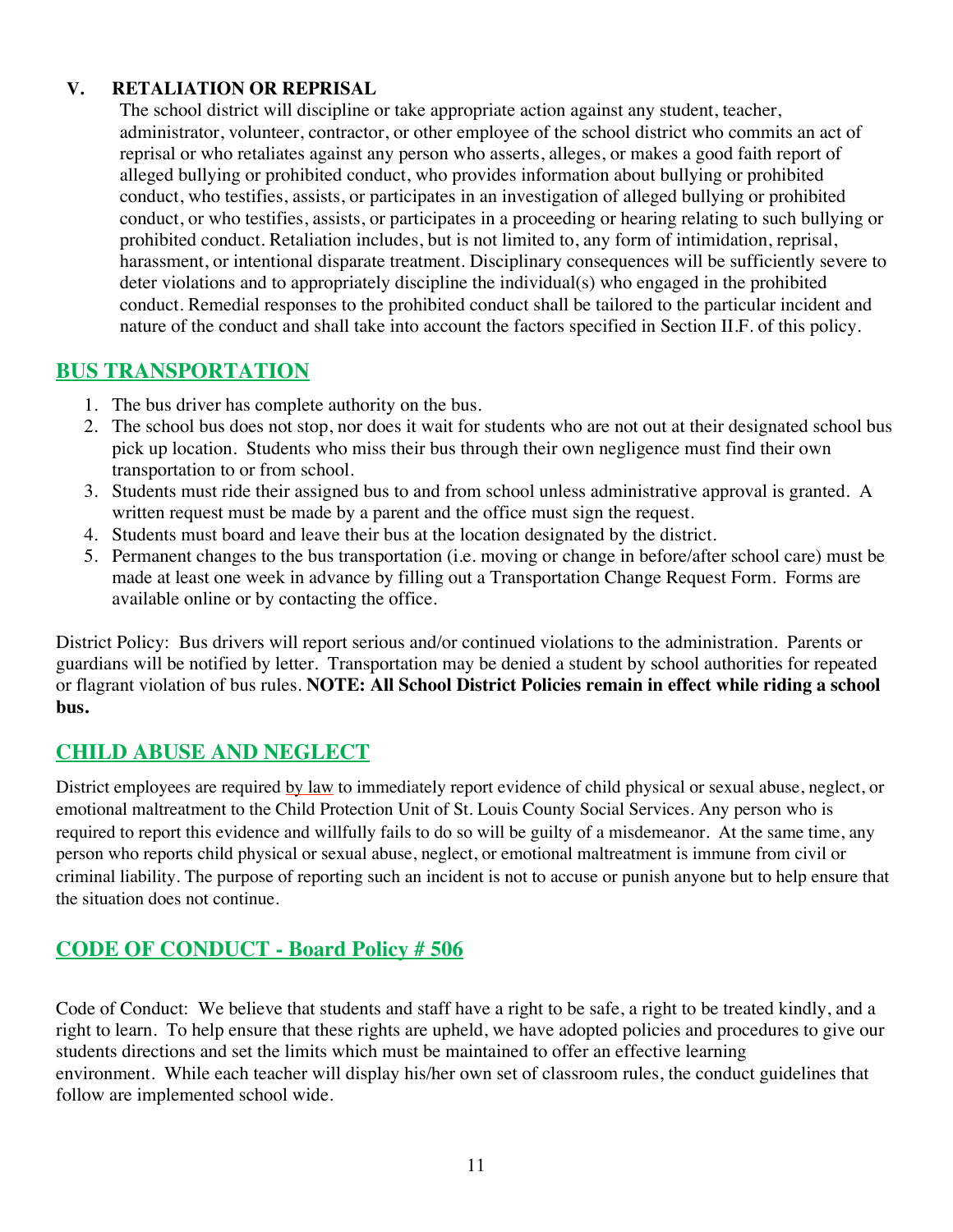#### Hallway:

- 1) Be kind
- 2) Walking feet
- 3) Voices quiet
- 4) Hands and feet to self
- 5) Facing forward
- 6) Follow directions given by adults

## Cafeteria:

- 1) Be kind
- 2) Once seated, stay seated
- 3) Use an inside voice
- 4) Speak politely to cafeteria staff and tablemates
- 5) Clean up after yourself
- 6) Follow directions given by adults

## Bathroom:

- 1) Be kind
- 2) Respect the privacy of others
- 3) Clean up after yourself
- 4) Wash your hands after using the restroom
- 5) Use facility appropriately
- 6) Follow directions given by adults

## Playground:

- 1) Be kind
- 2) Remain in the designated area
- 3) Use equipment safely
- 4) Report any injuries or problems to an adult
- 5) Play safely
- 6) Follow directions given by adults

## Disciplinary Action for Inappropriate Behavior

The general policy of the school district is to utilize progressive discipline to the extent reasonable and appropriate based upon the specific facts and circumstances of student misconduct. The specific form of discipline chosen in a particular case is solely within the discretion of the school district. At a minimum, violation of school district rules, regulations, policies, or procedures will result in discussion of the violation and a verbal warning. The school district shall, however, impose more severe disciplinary sanctions for any violation, including exclusion or expulsion, if warranted by the student's misconduct, as determined by the school district.

Consequences for inappropriate behavior may include but are not limited to:

- A. Student conference with teacher, principal, counselor, or other school district personnel, and verbal warning;
- B. Confiscation by school district personnel and/or by law enforcement of any item, article, object, or thing, prohibited by, or used in violation of, any school district policy, rule, regulation, procedure, or state or federal law. If confiscated by the school district, the confiscated item, article, object, or thing will be released only to the parent/guardian following the completion of any investigation or disciplinary action instituted or taken related to the violation;
- C. Parent contact;
- D. Parent conference;
- E. Removal from class;
- F. In-School suspension;
- G. Suspension from extracurricular activities;
- H. Detention or restriction of privileges;
- I. Loss of school privileges;
- J. In-school monitoring or revised class schedule;
- K. Referral to in-school support services;
- L. Referral to community resources or outside agency services;
- M. Financial restitution;
- N. Referral to police, other law enforcement agencies, or other appropriate authorities;
- O. A request for petition to be filed in district court for juvenile delinquency adjudication;
- P. Out-of-school suspension under the Pupil Fair Dismissal Act; 506-8
- Q. Preparation of an admission or readmission plan;
- R. Expulsion under the Pupil Fair Dismissal Act;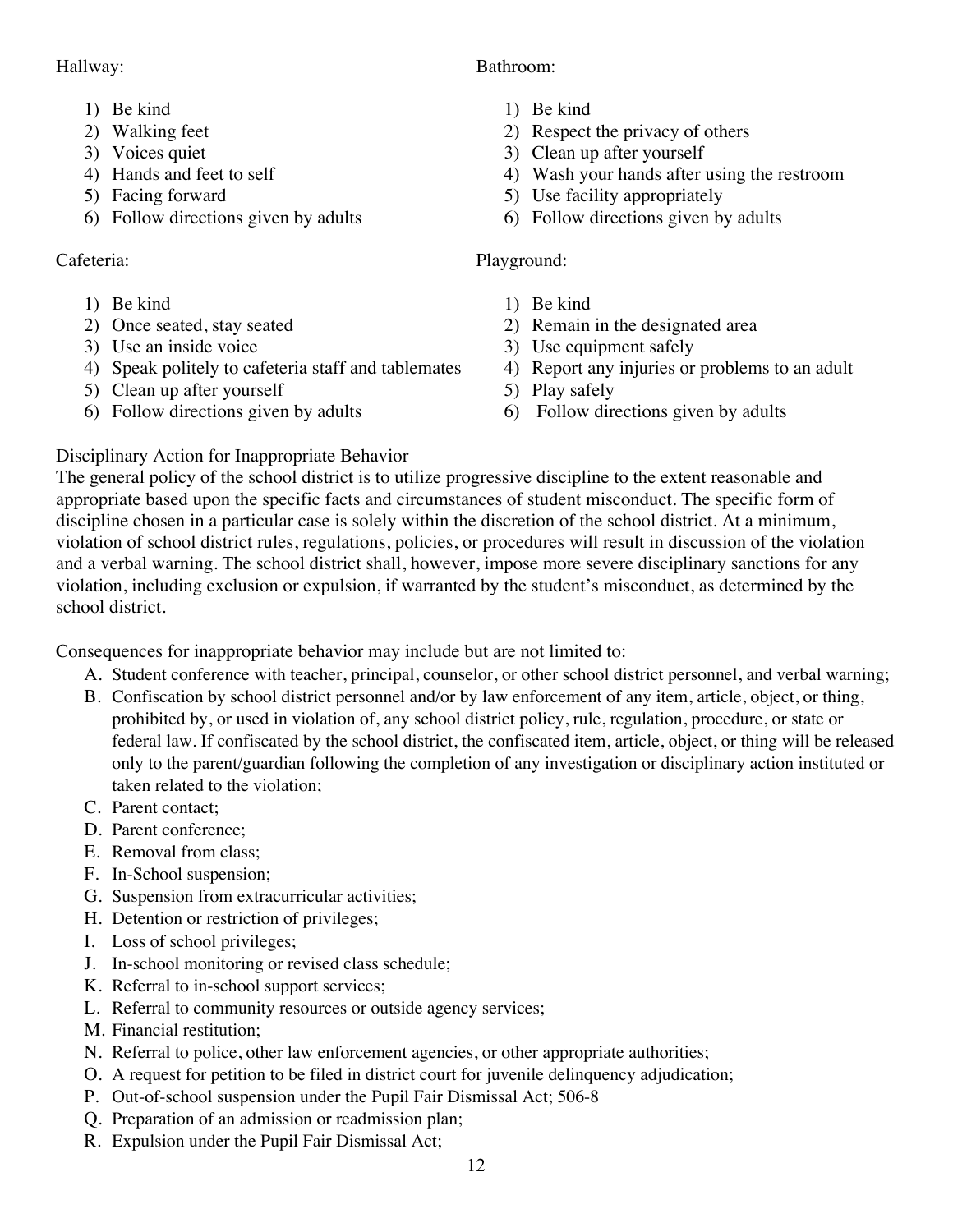- S. Exclusion under the Pupil Fair Dismissal Act and/or
- T. Other disciplinary action as deemed appropriate by the school district.

*All students are protected under the Pupil Fair Dismissal Act. Students involved in suspension or possible expulsion*  will be given a copy of this document which outlines the steps the school district will be taking and defines the *students' rights. Parents/guardians of students who have not been involved in suspension/expulsion situation who wish to view the Pupil Fair Dismissal Act may contact the school principal. Nothing in this handbook is intended to conflict with the Pupil Fair Dismissal Act.* 

## **DRESS CODE - Board Policy # 504**

While it has become obvious nation-wide that dress codes are almost impossible to maintain, we credit our Parkview Elementary families for the neat, appropriate attire of our students! Our school is a place for the business of education, and students' grooming and dress should be appropriate to the school setting, as well as appropriate for the season and the weather. Hats and headgear may not be worn in the building. Apparel may not include words or visuals that are obscene, abusive, and discriminatory or which advertise, or otherwise condone the use of drugs, alcohol or tobacco. Items of clothing which could be distracting to the educational process are considered inappropriate school attire. Students disregarding the dress code will be sent to the office. A parent may be asked to bring in alternate clothing or the student may use clothing available in the nurse's office.

Please do not send your child to school in flip-flop type shoes or shoes with wheels. These are unsafe while children are going up and down the school stairs and running around on the playground.

## **EMERGENCY SCHOOL CLOSING**

School will be open every day unless prevented by severe weather or other emergency or facility issues. In this event, an announcement will be made early in the morning via the district's instant alert system. This system will also alert you, by an automated phone message, to any school closings due to inclement weather.

In addition to an instant Alert System, the radio and TV stations listed below will announce information concerning the Rock Ridge Public Schools if school is cancelled in the morning. The same stations will announce early dismissals due to severe weather or other emergencies.

| Radio                | <b>Television</b> |
|----------------------|-------------------|
| WEVE 97.9 FM 1340 AM | KDLH TV3          |
| WTBX 93.9FM          | <b>KBJR TV6</b>   |
| Radio USA 99.9 FM    | WDIO TV10         |
| <b>KMFG 106.3 FM</b> |                   |
| KMFG/WMFG 1240 AM    |                   |
| WNMT 650 AM          |                   |
|                      |                   |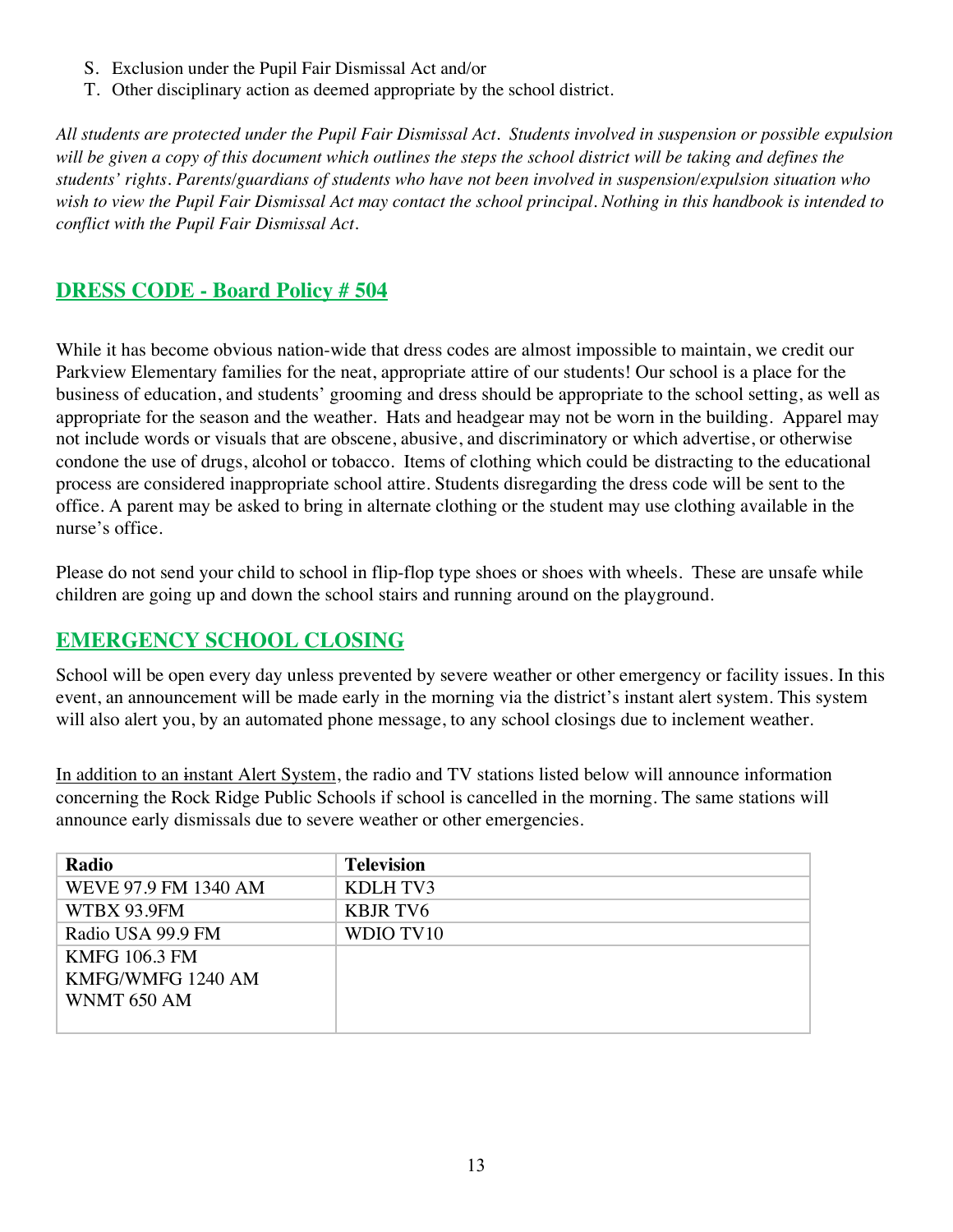## **HAZING - Board Policy #526**

#### **I. PURPOSE**

The purpose of this policy is to maintain a safe learning environment for students and staff that is free from hazing. Hazing activities of any type are inconsistent with the educational goals of the school district and are prohibited at all times.

#### II. **GENERAL STATEMENT OF POLICY**

- A. No student, teacher, administrator, volunteer, contractor, or other employee of the school district shall plan, direct, encourage, aid, or engage in hazing.
- B. No teacher, administrator, volunteer, contractor, or other employee of the school district shall permit, condone, or tolerate hazing.
- C. Apparent permission or consent by a person being hazed does not lessen the prohibitions contained in this policy.
- D. Retaliation against a victim, good faith reporter, or a witness of hazing is prohibited.
- E. False accusations or reports of hazing against a student, teacher, administrator, volunteer, contractor, or other employee are prohibited.
- F. A person who engages in an act of hazing, reprisal, retaliation, or false reporting of hazing or permits, condones, or tolerates hazing shall be subject to discipline or other remedial responses for that act in accordance with the school district's policies and procedures. Consequences for students who commit, tolerate, or are a party to prohibited acts of hazing may range from remedial responses or positive behavioral interventions up to and including suspension and/or expulsion. Consequences for employees who permit, condone, or tolerate hazing or engage in an act of reprisal or intentional false reporting of hazing may result in disciplinary action up to and including termination or discharge. Consequences for other individuals engaging in prohibited acts of hazing may include, but not be limited to, exclusion from school district property and events and/or termination of services and/or contracts.
- G. This policy applies to hazing that occurs during and after school hours, on or off school premises or property, at school functions or activities, or on school transportation.
- H. A person who engages in an act that violates school policy or law in order to be 526-2 initiated into or affiliated with a student organization shall be subject to discipline for that act. I. The school district will act to investigate all complaints of hazing and will discipline or take appropriate action against any student, teacher, administrator, volunteer, contractor, or other employee of the school district who is found to have violated this policy.

#### III. **DEFINITIONS**

A. "Hazing" means committing an act against a student, or coercing a student into committing an act, that creates a substantial risk of harm to a person, in order for the student to be initiated into or affiliated with a student organization, or for any other school-related purpose. The term hazing includes, but is not limited to: 1. Any type of physical brutality such as whipping, beating, striking, branding, electronic shocking, or placing a harmful substance on the body. 2. Any type of physical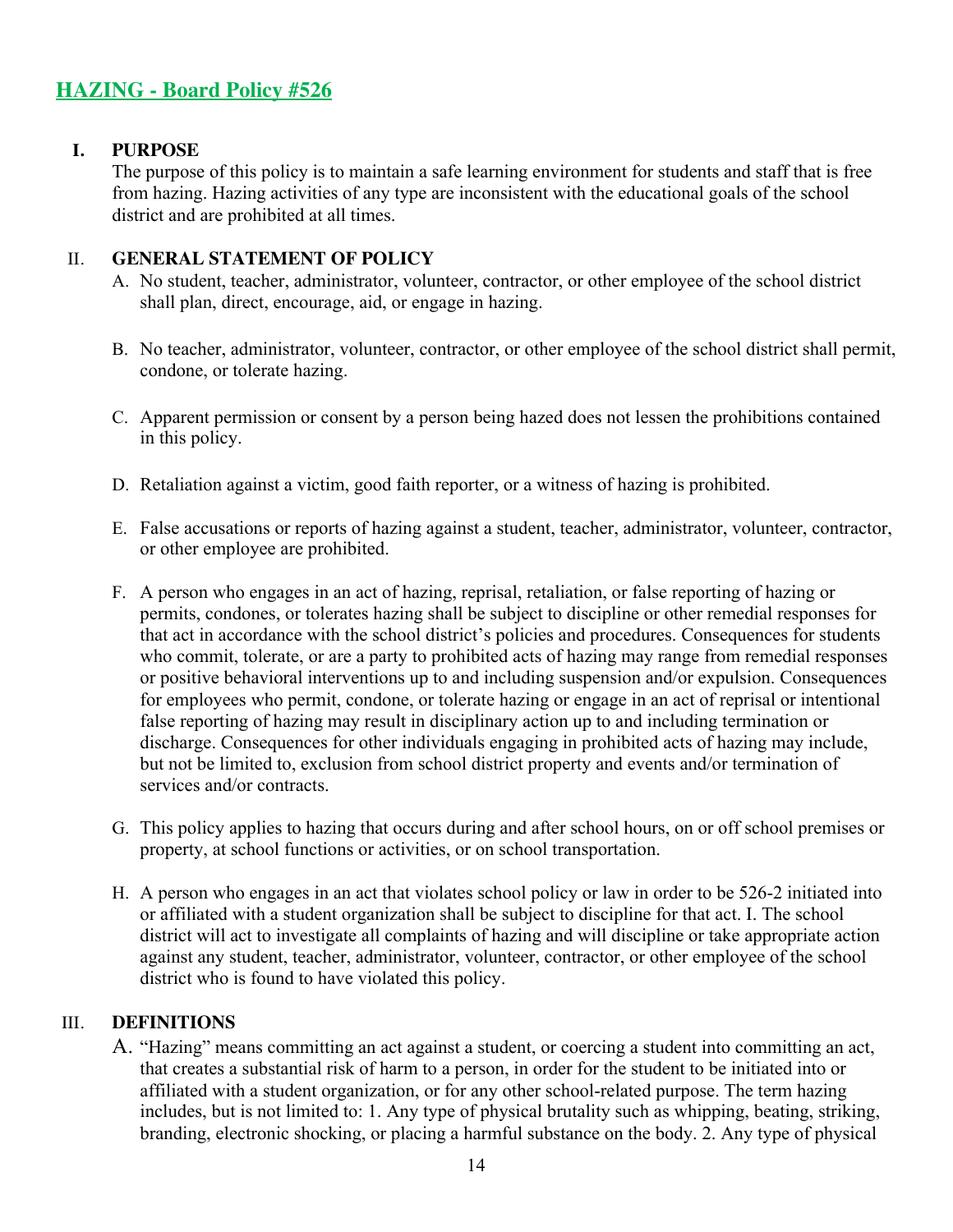activity such as sleep deprivation, exposure to weather, confinement in a restricted area, calisthenics, or other activity that subjects the student to an unreasonable risk of harm or that adversely affects the mental or physical health or safety of the student. 3. Any activity involving the consumption of any alcoholic beverage, drug, tobacco product, or any other food, liquid, or substance that subjects the student to an unreasonable risk of harm or that adversely affects the mental or physical health or safety of the student. 4. Any activity that intimidates or threatens the student with ostracism, that subjects a student to extreme mental stress, embarrassment, shame, or humiliation, that adversely affects the mental health or dignity of the student or discourages the student from remaining in school. 5. Any activity that causes or requires the student to perform a task that involves violation of state or federal law or of school district policies or regulations.

- B. "Immediately" means as soon as possible but in no event longer than 24 hours.
- C. "On school premises or school district property, or at school functions or activities, or on school transportation" means all school district buildings, school grounds, and school property or property immediately adjacent to school grounds, school bus stops, school buses, school vehicles, school contracted vehicles, or any other vehicles approved for school district purposes, the area of entrance or departure from school grounds, premises, or events, and all school-related functions, schoolsponsored activities, events, or trips. School district property also may mean a student's walking route to or from school for purposes of attending school or school-related functions, activities, or events. While prohibiting hazing at these locations and events, the school district does not 526-3 represent that it will provide supervision or assume liability at these locations and events.
- D. "Remedial response" means a measure to stop and correct hazing, prevent hazing from recurring, and protect, support, and intervene on behalf of a student who is the target or victim of hazing.
- E. "Student" means a student enrolled in a public school or a charter school.
- F. "Student organization" means a group, club, or organization having students as its primary members or participants. It includes grade levels, classes, teams, activities, or particular school events. A student organization does not have to be an official school organization to come within the terms of this definition.

#### IV. **REPORTING PROCEDURES**

- A. Any person who believes he or she has been the target or victim of hazing or any person with knowledge or belief of conduct which may constitute hazing shall report the alleged acts immediately to an appropriate school district official designated by this policy. A person may report hazing anonymously. However, the school district may not rely solely on an anonymous report to determine discipline or other remedial responses.
- B. The school district encourages the reporting party to use the report form available from the principal or building supervisor of each building or available from the school district office, but oral reports shall be considered complaints as well. The building principal, the principal's designee, or the building supervisor (hereinafter the "building report taker") is the person responsible for receiving reports of hazing at the building level. Any adult school district personnel who receive a report of hazing prohibited by this policy shall inform the building report taker immediately. Any person may report hazing directly to a school district human rights officer or to the superintendent. If the complaint involves the building report taker, the complaint shall be made or filed directly with the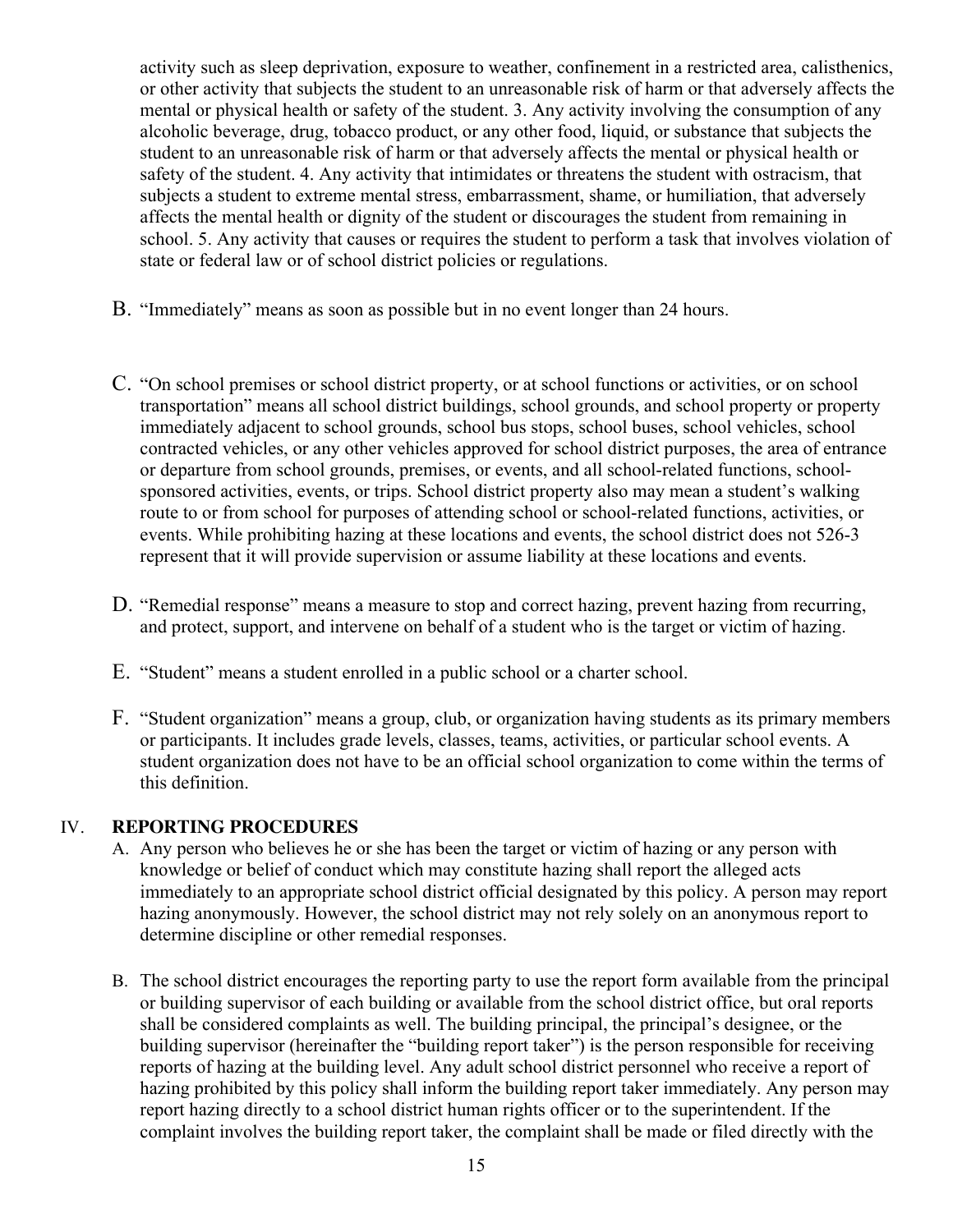superintendent or the school district human rights officer by the reporting party or complainant. The building report taker shall ensure that this policy and its procedures, practices, consequences, and sanctions are fairly and fully implemented and shall serve as a primary contact on policy and procedural matters.

- C. A teacher, administrator, volunteer, contractor, and other school employees shall be particularly alert to possible situations, circumstances, or events which might include hazing. Any such person who witnesses, observes, receives a report of, or has other knowledge or belief of conduct which may constitute hazing shall make reasonable efforts to address and resolve the hazing and shall inform the building report taker immediately. School district personnel who fail to inform the building report taker of conduct that may constitute hazing or who fail to make reasonable efforts to address and resolve the hazing in a timely manner may be 526-4 subject to disciplinary action.
- D. Submission of a good faith complaint or report of hazing will not affect the complainant or reporter's future employment, grades, work assignments, or educational or work environment.
- E. Reports of hazing are classified as private educational and/or personnel data and/or confidential investigative data and will not be disclosed except as permitted by law. The building report taker, in conjunction with the responsible authority, shall be responsible for keeping and regulating access to any report of hazing and the record of any resulting investigation.
- F. The school district will respect the privacy of the complainant(s), the individual(s) against whom the complaint is filed, and the witnesses as much as possible, consistent with the school district's legal obligations to investigate, to take appropriate action, and to comply with any discovery or disclosure obligations.

#### V. **SCHOOL DISTRICT ACTION**

- A. Within three (3) days of the receipt of a complaint or report of hazing, the school district shall undertake or authorize an investigation by school district officials, or a third party designated by the school district.
- B. The building report taker or other appropriate school district officials may take immediate steps, at their discretion, to protect the target or victim of the hazing, the complainant, the reporter, and students or others pending completion of an investigation of alleged hazing prohibited by this policy.
- C. The alleged perpetrator of the hazing shall be allowed the opportunity to present a defense during the investigation or prior to the imposition of discipline or other remedial responses.
- D. Upon completion of an investigation that determines hazing has occurred, the school district will take appropriate action. Such action may include, but is not limited to, warning, suspension, exclusion, expulsion, transfer, remediation, termination, or discharge. Disciplinary consequences will be sufficiently severe to try to deter violations and to appropriately discipline prohibited behavior. School district action taken for violation of this policy will be consistent with the requirements of applicable collective bargaining agreements; applicable statutory authority, including the Minnesota Pupil Fair Dismissal Act; and applicable school district policies and regulations.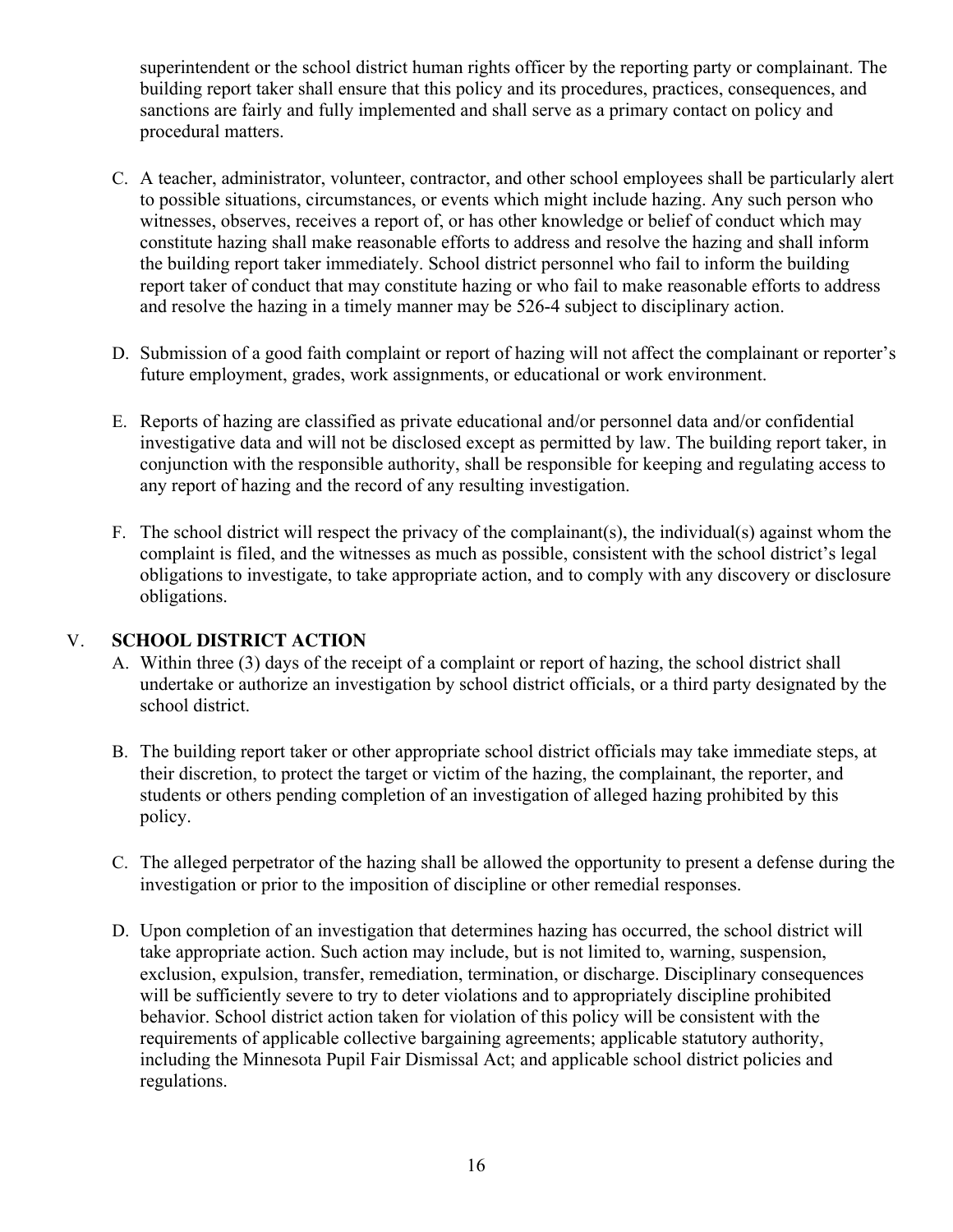E. The school district is not authorized to disclose to a victim private educational or personnel data regarding an alleged perpetrator who is a student or employee of the school district. School officials will notify the parent(s) or guardian(s) of students who are targets or victims of hazing and the parent(s) or guardian(s) of alleged perpetrators of hazing who have been involved in a reported and confirmed hazing incident of the remedial or disciplinary action taken, to the extent permitted by law. 526-5 F. In order to prevent or to respond to hazing committed by or directed against a child with a disability, the school district shall, where determined appropriate by the child's individualized education program (IEP) team or Section 504 team, allow the child's IEP or Section 504 plan to be drafted to address the skills and proficiencies the child needs as a result of the child's disability to allow the child to respond to or not to engage in hazing.

#### VI. **RETALIATION OR REPRISAL**

The school district will discipline or take appropriate action against any student, teacher, administrator, volunteer, contractor, or other employee of the school district who commits an act of reprisal or who retaliates against any person who asserts, alleges, or makes a good faith report of alleged hazing, who provides information about hazing, who testifies, assists, or participates in an investigation of alleged hazing, or who testifies, assists, or participates in a proceeding or hearing relating to such hazing. Retaliation includes, but is not limited to, any form of intimidation, reprisal, harassment, or intentional disparate treatment. Disciplinary consequences will be sufficiently severe to deter violations and to appropriately discipline the individual(s) who engaged in the prohibited conduct. Remedial responses to the prohibited conduct shall be tailored to the particular incident and nature of the conduct.

#### VII. **DISSEMINATION OF POLICY**

- A. This policy shall appear in each school's student handbook and in each school's building and staff handbooks.
- B. The school district will develop a method of discussing this policy with students and employees.

#### **Legal References:**

- Minn. Stat. § 121A.031 (School Student Bullying Policy)
- Minn. Stat. § 121A.0311 (Notice of the Rights and Responsibilities of Students and Parents Under the Safe and Supportive Minnesota Schools Act)
- Minn. Stat. § 121A.40-121A.56 (Pupil Fair Dismissal Act)
- Minn. Stat. § 121A.69 (Hazing Policy)

#### **Cross References:**

- MSBA/MASA Model Policy 403 (Discipline, Suspension, and Dismissal of School District Employees)
- MSBA/MASA Model Policy 413 (Harassment and Violence)
- MSBA/MASA Model Policy 506 (Student Discipline) MSBA/MASA Model Policy 514 (Bullying Prohibition Policy)
- MSBA/MASA Model Policy 525 (Violence Prevention [Applicable to Students and Staff])

## **HEALTH SERVICES**

The Health Office is located in the Parkview Office area and is staffed by a nurse. The Health Service nurse is trained in CPR and First Aid. Students with special health problems should notify the school office and the nurse. Students are to report to the Nurse's Office if they are ill with a pass from their teacher. Students must go to the nurse's office for evaluation and a phone call to their parents before being sent home. Students must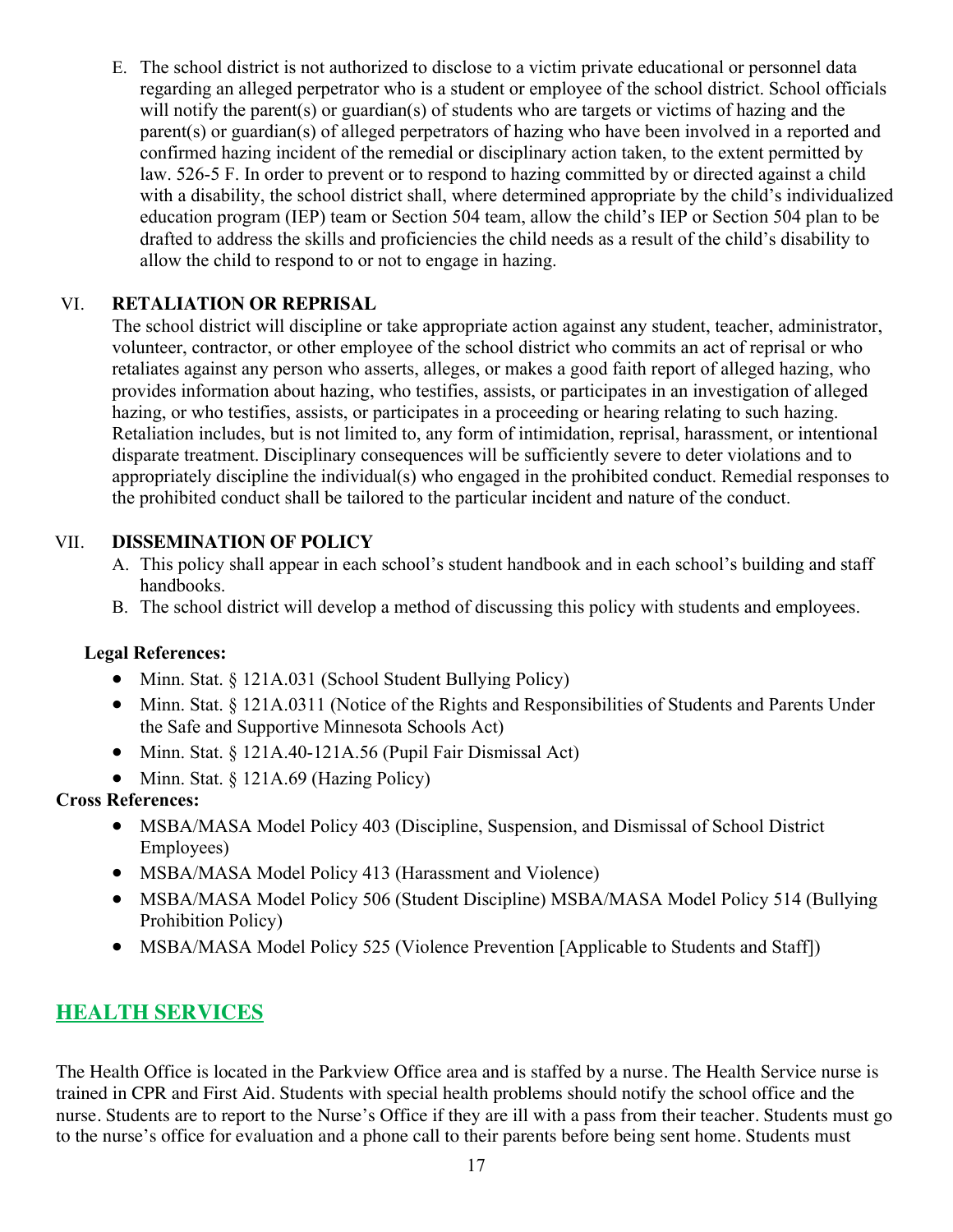#### check out of the office if leaving school at any time. **Students may not call home to leave without first checking in and getting approval from the nurse or the office.**

#### Accidents

Accidents in school, on the school grounds or occurring at a school event must be reported to the nurse and the principal. The student's health status will be assessed as to the degree of injury and treatment needed. Health service personnel will administer basic first aid.

If an injury needs further medical/dental assessment and/or treatment, parents will be called to transport their child to the health care facility of their choice. If parents cannot be reached, the designated individual on the emergency card will be called. Parents are responsible for the choice of treatment sought.

In the event of a life-threatening accident or emergency requiring immediate attention, parents will be notified by telephone as to the student's condition. The student will be transported by school vehicle or ambulance to the medical /dental facility designated by the parent. If the parents cannot be reached, the school authorities will use their judgment in calling an ambulance or the child's physician/dentist per the Emergency Card information. If a parent does not approve of the aforementioned plan, he/she must designate in writing what they would like done and have it on file in the nurse's office.

#### Immunizations

As required by Minnesota Statutes Section 121A.15, children enrolled in a Rock Ridge Public Schools must receive immunizations required per the Minnesota School Immunization Law. Proof of immunizations must be provided prior to the student's first date of attendance. All students entering grade 7 must show proof of 2 MMR vaccines, a series of 3 Hepatitis B vaccines, 1 Tdap vaccine, 3 polio vaccines, 1 Meningococcal vaccine and 2 Varicella vaccines or certify that the student had chicken pox. If immunization is medically contraindicated or if a parent or guardian wishes to be exempt based on beliefs from one or more immunization requirements, then section 2 of the "Student Immunization Form" available on our school website must be completed and provided to the school health office. Students not in compliance will not be allowed to attend school.

#### Medication Procedure

Students may not have any over the counter or prescription medication with them at any time. If a student may need medication at some point, a parent or guardian must fill out a "Consent for Administration of Medication During School Hours" to be kept on file with the nurse. The medication, whether prescription or over the counter, MUST be in its original bottle and must have the student's full name either on a prescription label or written on the over the counter bottle. The medication will then be kept in the office for dispensation as needed. Parents/guardians are responsible for providing and refilling medication.

#### **Parkview Nurse: 218-742-3821**

## **INTERVIEW OF STUDENTS BY OUTSIDE AGENCIES - Board Policy # 519**

There are occasions in which persons other than school district officials and employees find it necessary to speak with a student during the school day. Student safety and disruption of the educational program is of concern to the school district. The purpose of this policy is to establish the procedures of access to students by authorized individuals during the school day.

Generally, students may not be interviewed during the school day by persons other than a student's parents, school district officials, employees and/or agents, except as otherwise provided by law and/or this policy.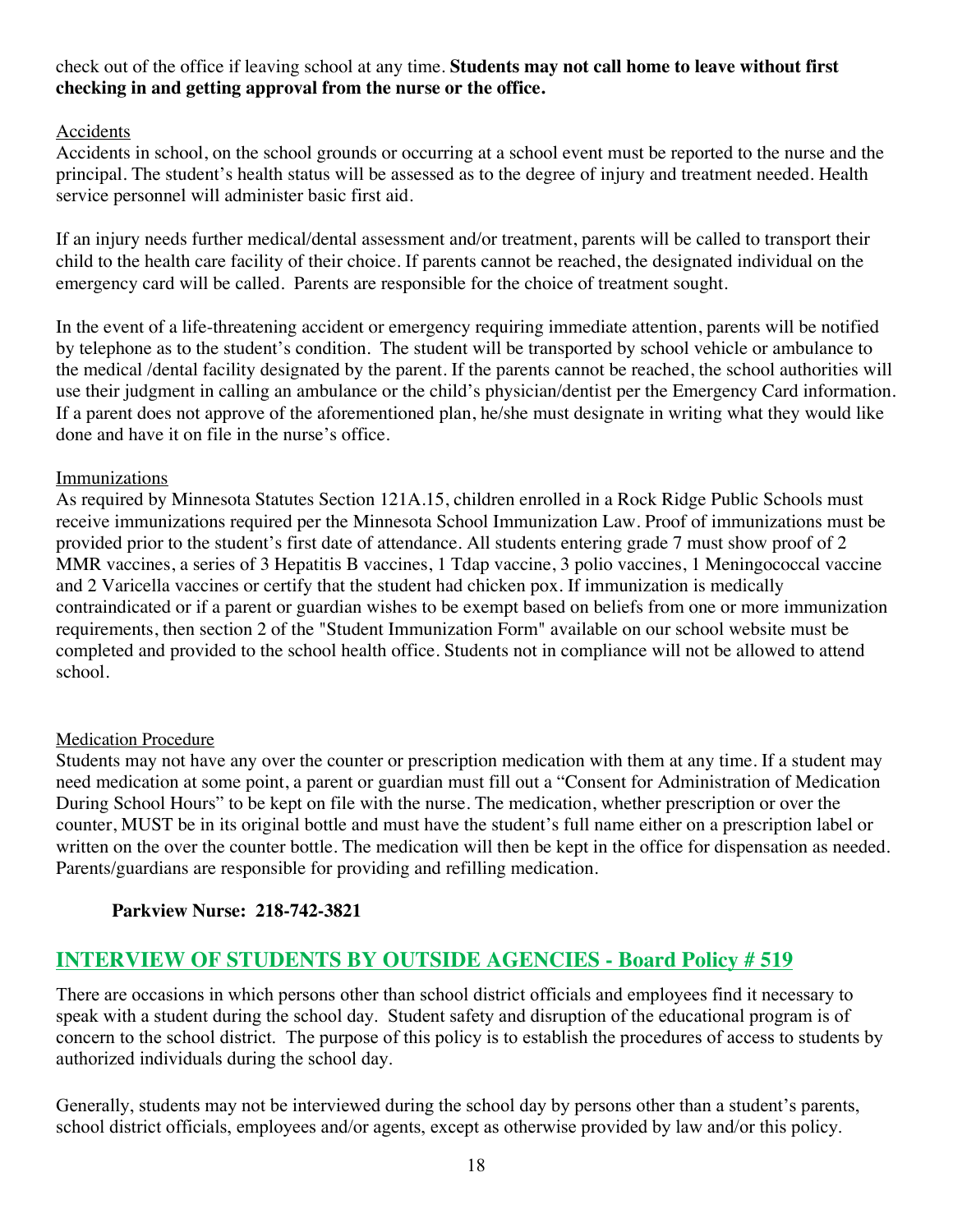Requests from law enforcement officers and those other than a student's parents, school district officials, employees and/or agents to interview students shall be made through the principal's office. Upon receiving a request, it shall be the responsibility of the principal to determine whether the request will be granted. Prior to granting a request the principal shall attempt to contract the student's parents to inform them of the request, except where otherwise prohibited by law.

## **LOCKERS - Board Policy # 502**

The 1995 Omnibus Crime Act creates a statewide school policy. It provides that it is the policy of the State of Minnesota that:

"School lockers are the property of Rock Ridge Public Schools. At no time does the Rock Ridge District relinquish its exclusive control of lockers provided for the convenience of students. Periodic general inspection of the interior of lockers may be conducted by school authorities for any reason at any time, without notice, without student consent, and without a search warrant. The personal possessions of students within a school locker may be searched only when school authorities have a reasonable suspicion that the search will uncover evidence of a violation of law or school rules. As soon as practicable after the search of a student's personal possessions, the school authorities must provide notice of the search to students whose lockers were searched unless disclosure would impede an ongoing investigation by police or school officials."

- 1. STUDENTS ARE RESPONSIBLE FOR ALL CONTENTS CONTAINED IN THEIR LOCKERS.
- 2. STUDENTS ARE ADVISED NOT TO LEAVE MONEY OR OTHER VALUABLES IN THEIR LOCKERS.
- 3. Students found tampering with another person's locker will be liable for in-school suspension.
- 4. STUDENTS ARE NOT TO CHANGE LOCKERS.
- 5. Students will be expected to honor a request by the administration to open his/her locker for inspection. Should a student refuse to honor the request, the school reserves the right to cut the lock on the student' s locker.

## **LOST AND FOUND**

We have one lost and found table in the main hallway near the music room. Items are displayed, and those not claimed are disposed of. It's a good idea to mark your child's belongings, as many valuable pieces of clothing and equipment are turned in and never claimed.

## **LUNCH/PLAYGROUND PERIOD**

The cafeteria is a place for students to eat their lunches and visit with their classmates. We do not assign seats, but we do require students to remain seated at one table with their class. Students spend about 20 minutes of their lunch period eating their lunches and the other 20 minutes outside on the playground. Students are supervised in the cafeteria and on the playground by lunchroom aides. Students are encouraged to participate in our well-balanced, hot lunch program.

**All parents are encouraged to complete the school lunch paperwork as part of the educational funding for our school is calculated according to how many of our students' parents complete free and reduced school meal forms and then qualify for free and reduced-price school meals.**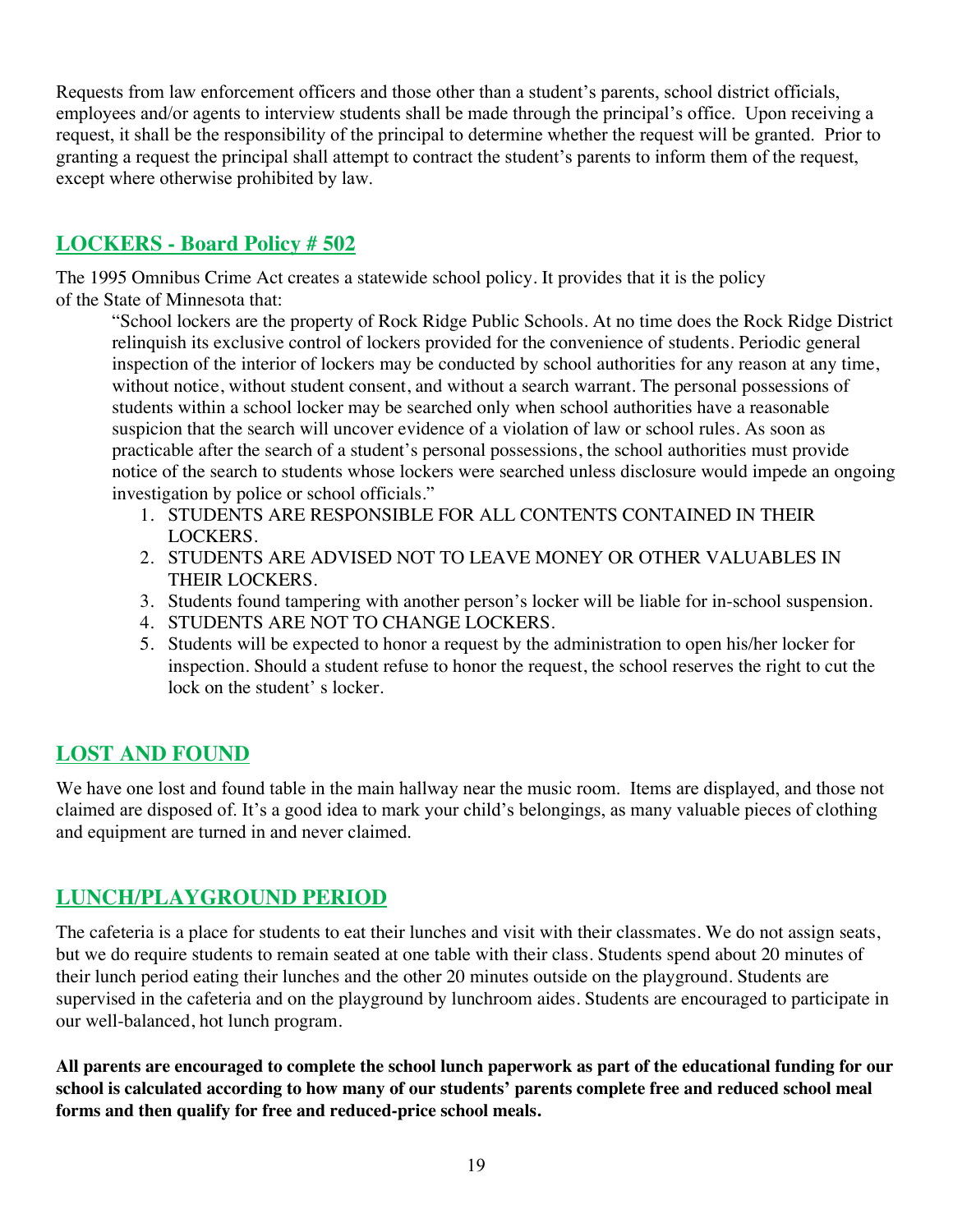#### \* Lunch Times are subject to change. \*

All Kindergarteners will have lunch at 10:45 (12:25 on Wednesday's) All Pre-K students will have lunch at 11:10 All 1<sup>st</sup> graders will have lunch at 11:35 All  $2<sup>nd</sup>$  graders will have lunch at 12:25 (10:45 on Wednesday's)

Students are not to remove food items from the cafeteria and bring outside onto the playground.

## **PERSONAL PROPERTY**

Students are not to bring to school personal property that is not directly related to class work (example: cell phones, video games, music devices, cameras, money in excess of a student's daily needs), as safe storage is a concern**. Parkview Elementary will not be responsible for lost or stolen items.** 

## **PEST CONTROL: (PARENT'S RIGHT TO KNOW ACT)**

Our school district utilizes a licensed, professional pest control service form for the prevention and control of rodents, insects, and other pests in an around the district's buildings. The program consists of:

- 1. inspection and monitoring to determine whether pests are present and whether treatment is needs;
- 2. recommendations for maintenance and sanitation to help eliminate pests without the need for pest control materials;
- 3. utilization of non-chemical measures such as traps, caulking and screening; and application of EPAregistered pest control materials when needed.

Pests can sting, bite, cause contamination, damage property, and spread disease; therefore, we must prevent and control them. The long-term health effects on children from the application of such pest control materials, or the class of materials to which they belong, may not be fully understood. All pest control materials are chosen and applied according to the label directions per Federal law.

An estimated schedule of interior pest control inspections and possible treatments is available for review or copying at each school office. A similar estimated schedule is available for application of herbicides and other materials to school grounds. Parents of students may request to receive, at their expense, prior notification of any application of a pest control material, should an application be deemed necessary on a day different from the days specified in the schedule.

## **PETS**

Students and parents are **not** to bring pets to school.

## **PLEDGE OF ALLEGIANCE - Board Policy # 531**

The Pledge of Allegiance will be recited daily on the days school is in session. It is the responsibility of every citizen to show proper respect to his/her country and its flag. However, students may decline to recite the Pledge of Allegiance and may refrain from saluting the flag, on the basis of personal belief or religious convictions.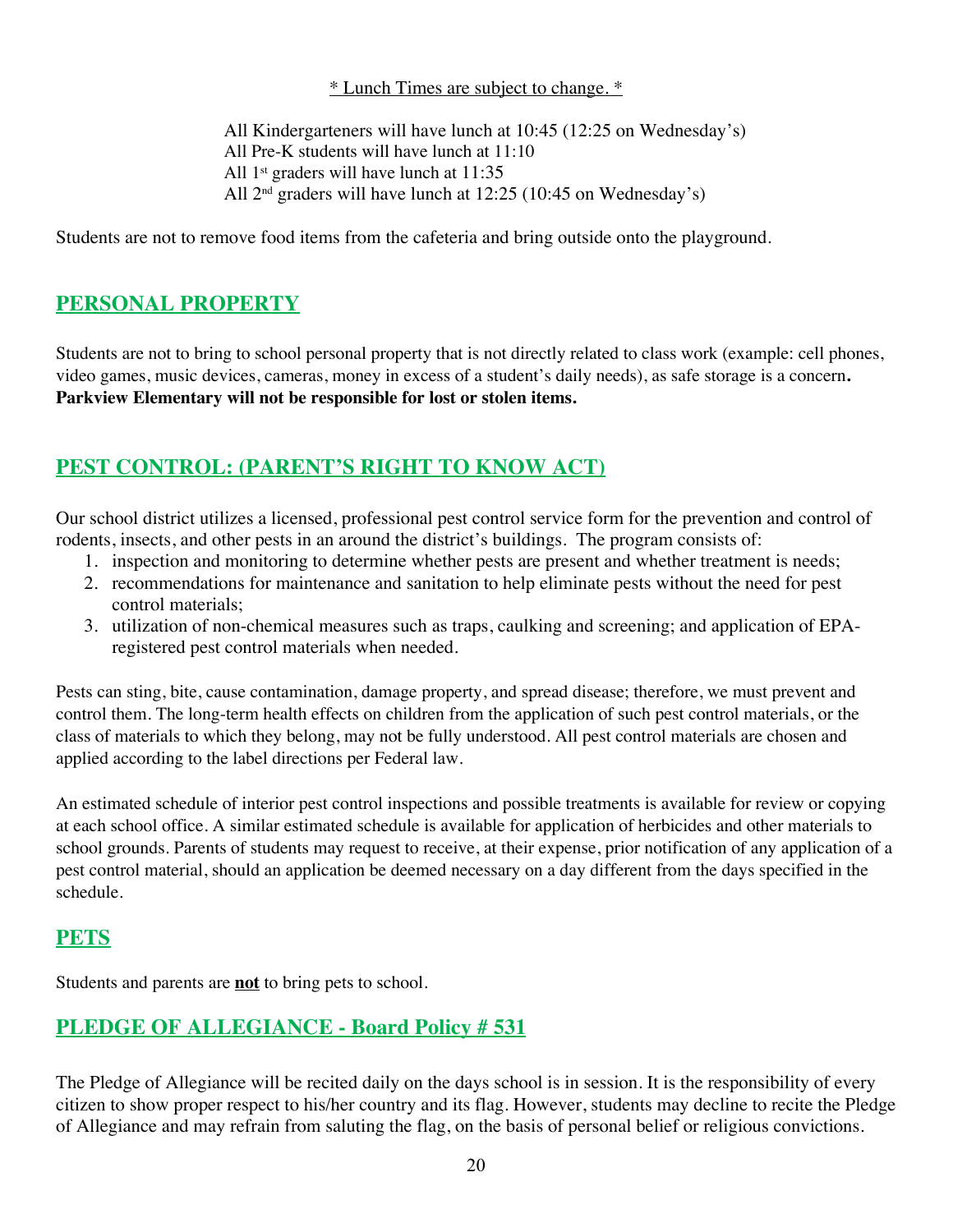Students who choose to refrain from such participation shall respect the rights and interests of classmates who do wish to participate in a meaningful ceremony. A student who chooses not to participate may either stand or sit, remaining respectfully silent. No homework may be done during this short time.

## **PTA**

We have a GREAT PTA! Parkview Elementary has a very strong, supportive Parent/Teacher Association that does wonderful things for our students and staff! The group coordinates lucrative fundraisers, runs a Book Fair, funds the transportation for class field trips, provides treats for school parties, coordinates school pictures, and honors and appreciates our teachers. Join PTA.... it's a great way to get involved at the Parkview Elementary! Contact the Parkview Elementary School at 742-3801 or email the PTA at plcpta@gmail.com for more information.

## **SEXUAL, RELIGIOUS, RACIAL HARASSMENT & VIOLENCE POLICY - Board Policy # 413**

Everyone at the Parkview Elementary School has a right to feel respected and safe. Consequently, we want to familiarize you with our policy to prevent religious, racial or sexual harassment and violence of any kind.

A harasser may be a student or an adult. Harassment may include the following when related to religion, race, sex or gender:

- 1. name calling, jokes or rumors
- 2. pulling on clothing
- 3. graffiti
- 4. notes or cartoons
- 5. unwelcome touching of a person or clothing
- 6. offensive or graphic posters or book covers or
- 7. any words or actions that make you feel uncomfortable, embarrass you, hurt your feelings or make you feel bad.

If any words or actions make a student feel uncomfortable or fearful, he/she needs to tell a teacher, a counselor, the principal or the Human Rights Officer, who is the School Nurse. Students may also make a written report. The students right to privacy will be respected as much as possible. We take all reports seriously and will take appropriate actions based on the reports. The school district will also take action if anyone tries to intimidate the victim or take action to harm him/her because he/ she reported the situation.

This is just a summary of the Rock Ridge School District's policy against religious, racial and sexual harassment and violence. Complete copies are available in the Superintendent's office. Remember: Religious, racial and sexual harassment and violence are against the law! For more information contact: School Nurse, Human Rights Officer, Rock Ridge Public Schools 411 Fifth Avenue South Virginia, MN 55792 749-5437, extension 1918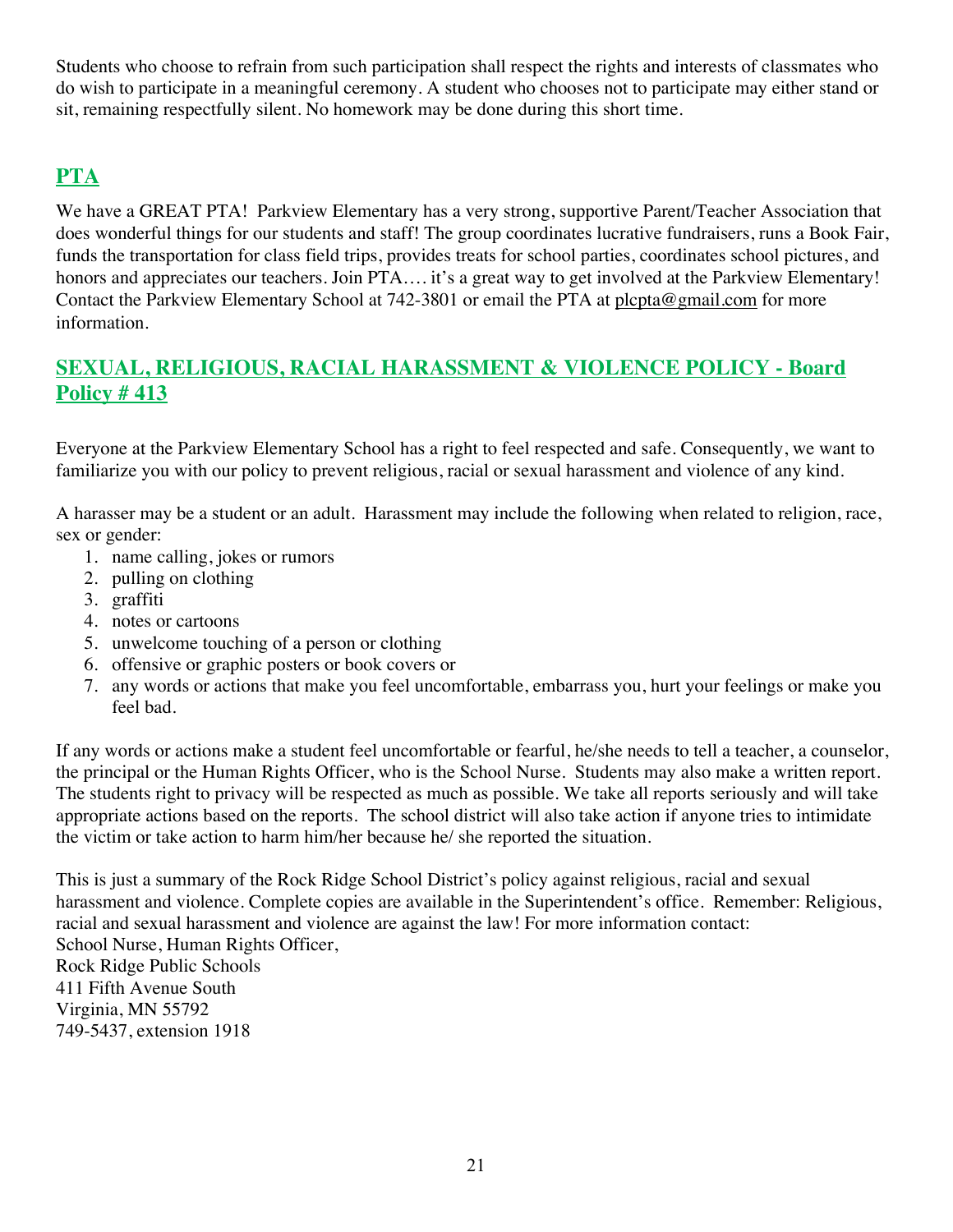## **STUDENTS TECHNOLOGY RESOURCES & INTERNET POLICY - Board Policy # 524**

A copy of the *Technology Resource Acceptable Use Policy* is available on the school district website. iPad Handbooks are also available on the district web site or may be obtained from the Roosevelt Office. **Students are not allowed access to school computers or devices until their signature pages have been signed by both the student and a parent or guardian and returned to school.**

## **TESTING**

In a world of increasing system accountability, schools are being asked how well they are educating their students and how their students compare with students in other schools. To help measure our system's accountability and to give parents/students an idea of how we're doing, students at Parkview Elementary participate in a computer testing program called STAR 360. These tests measure academic progress in reading and math.

## **WEAPONS POLICY - Board Policy # 501**

Bringing a dangerous weapon on school property is a violation of Minnesota law. It is a serious violation called a felony. You may not possess a dangerous weapon at any time on school property.

A dangerous weapon can be many things. It includes guns, switchblades, brass knuckles, nun-chucks, certain liquids and pellet guns. It does not matter, for instance, whether the gun is loaded or unloaded. A dangerous weapon includes any device or instrument designed as a weapon or through its use is capable of producing great bodily harm or death.

Possession on school property includes on a school bus, at a bus stop, on school property, on any property leased by a school and whether the school is public or private. It also includes off campus locations where school hosted activities are taking place.

Violation of the terms of Minnesota law will result in penalties including expulsion from school in addition to statutory penalties, which include significant fines and prison.